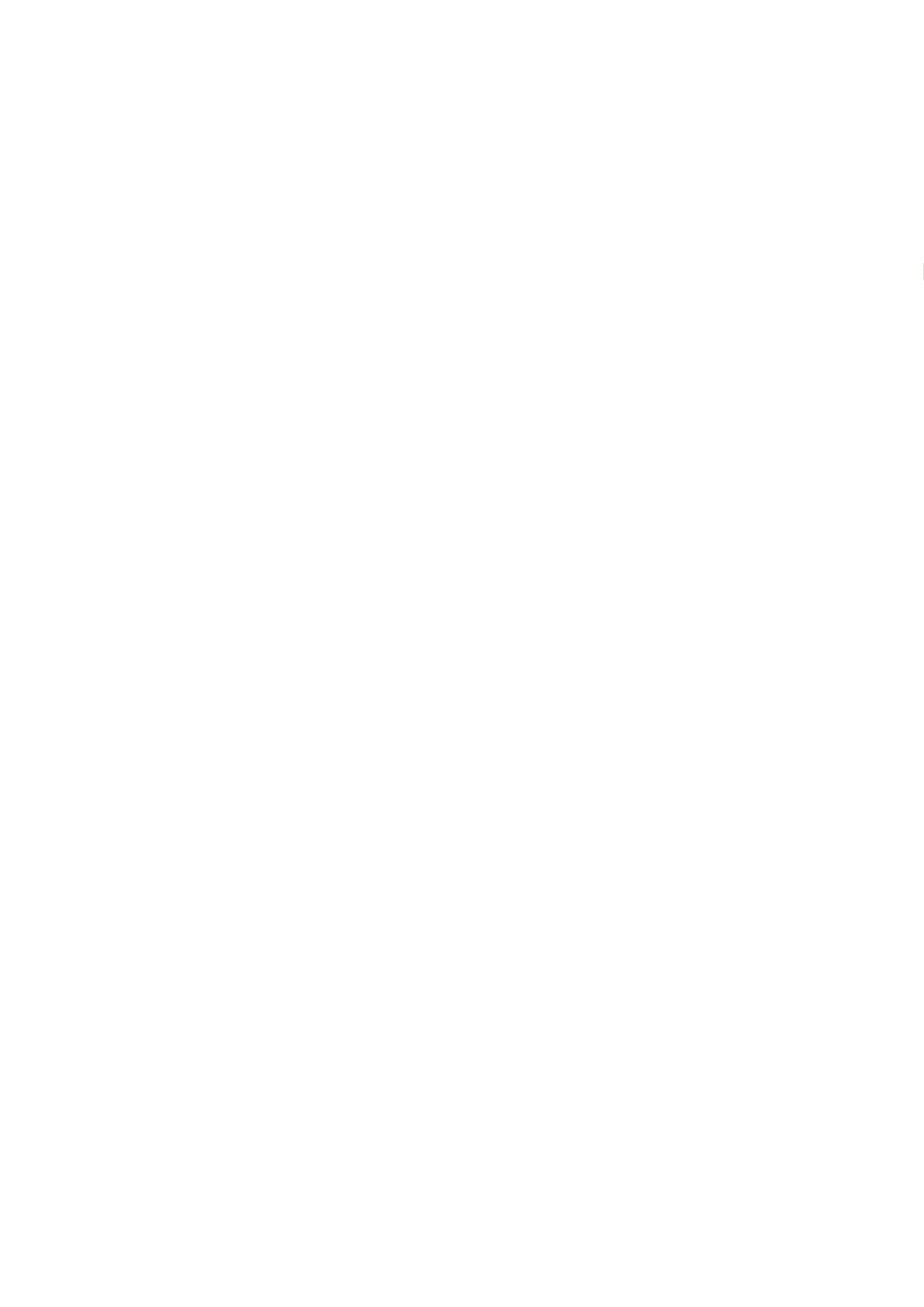## Contents

| a) |  |
|----|--|
|    |  |
|    |  |
|    |  |
|    |  |
|    |  |
|    |  |
|    |  |
|    |  |
|    |  |
|    |  |
|    |  |
|    |  |
|    |  |
|    |  |
|    |  |

R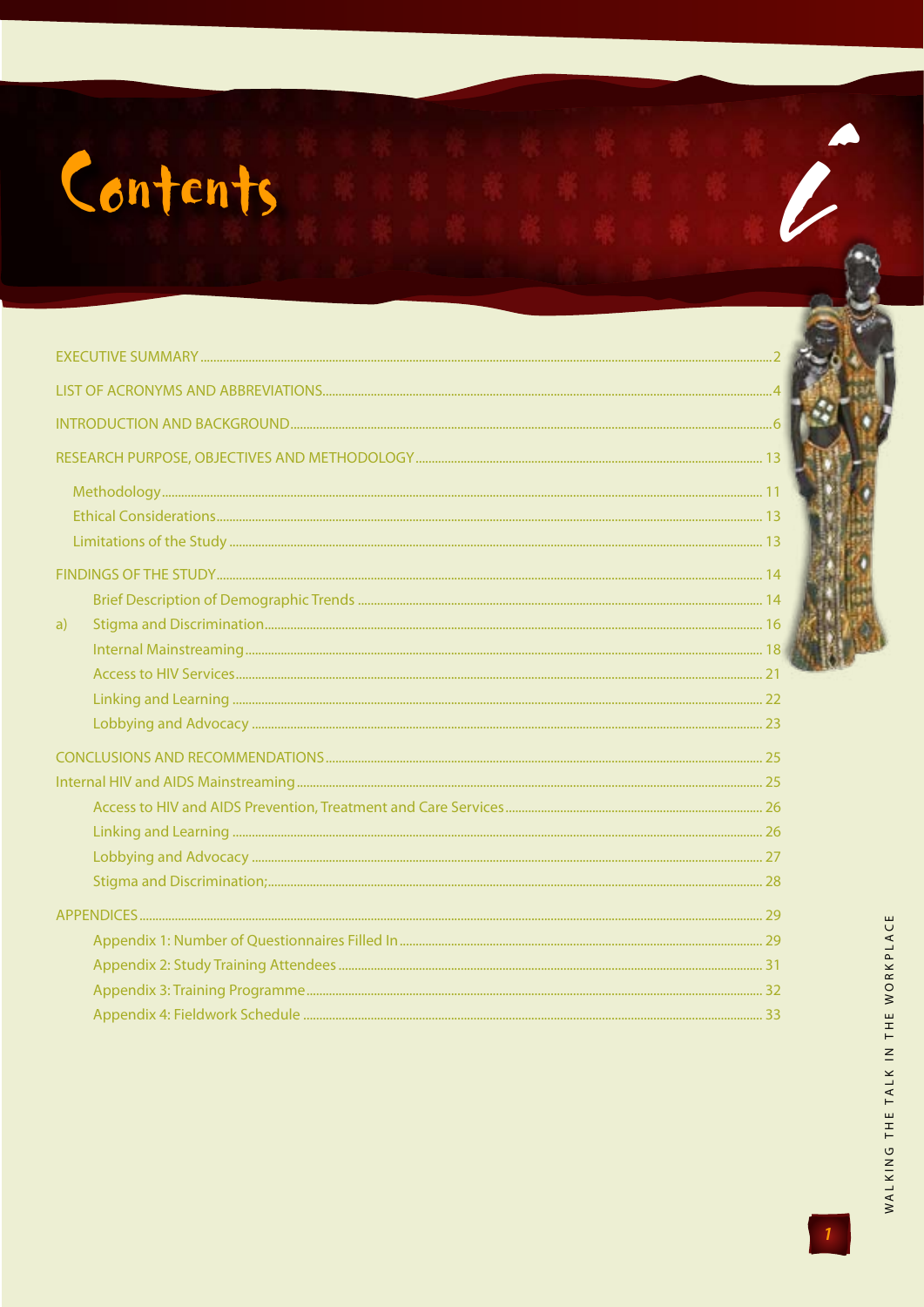## Exceutive Summary

**THIS REPORT PRESENTS FINDINGS** of a Baseline Survey carried out to assess levels of internal mainstreaming of HIV and AIDS (in workplaces) among 55 CSO participating on a project for Strengthening and Scaling up Sustainable Internal HIV and AIDS Responses for CSO Workplaces in Uganda. The project is coordinated by ACORD Uganda with financial support from Oxfam Novib. The survey made inquiry on 5 Key areas on which the project focuses which include: Internal HIV and AIDS mainstreaming; reducing stigma and discrimination; access to treatment, care and support; linking and learning; and lobbying and advocacy.

The purpose of the baseline study was to gather and analyze data on HIV WPP development and implementation from participating CSOs and stakeholders in order to develop a benchmark for evaluating the project after completion.

The study targeted organizations which were purposively sampled to include those that had participated in the SAN! Pilot project on managing HIV at the workplace but still needed more support as well as organizations that were joining at the scale-up stage. Study tools were standardized in order to collect data that can be jointly analyzed for all participating organizations in the 10 countries. Two structured questionnaires, one on staff HIV and AIDS Knowledge, Attitudes, Behaviors and Practices (KABP) and another on that asked information on organizations' workplace HIV and AIDS related systems and procedures, were used for quantitative. Besides the questionnaires, Focus Group Discussion guides were also used to collect qualitative data and triangulate the quantitative information.

Findings reveal a positive response to HIV and AIDS at the workplace and the urge to support staff HIV and AIDS issues among the 55 participating organizations. Most staff interviewed were also aware of availability of, and had used the organizations' workplace policies. There, however, was a significant percentage of staff that revealed that their organizations did not have HIV workplace policies, which called for further exploration.

This study recommends adoption of participatory strategies for development of and increasing awareness on HIV workplace policies for organizations. This study also recommends that there is need for further review to establish availability of HIV and AIDS internal mainstreaming activities in organizations whose staff stated that they are aware of availability of HIV and AIDS Work Place Policies, had seen and read the HIV WPP.

Findings show that there is less of the biomedical HIV and AIDS services (treatment, care and support) available in the supported organizations' workplaces, and more of the preventive services like awareness creation and condom supply. Some organizations had informal arrangements for addressing issues of HIV and AIDS care and treatment among staff.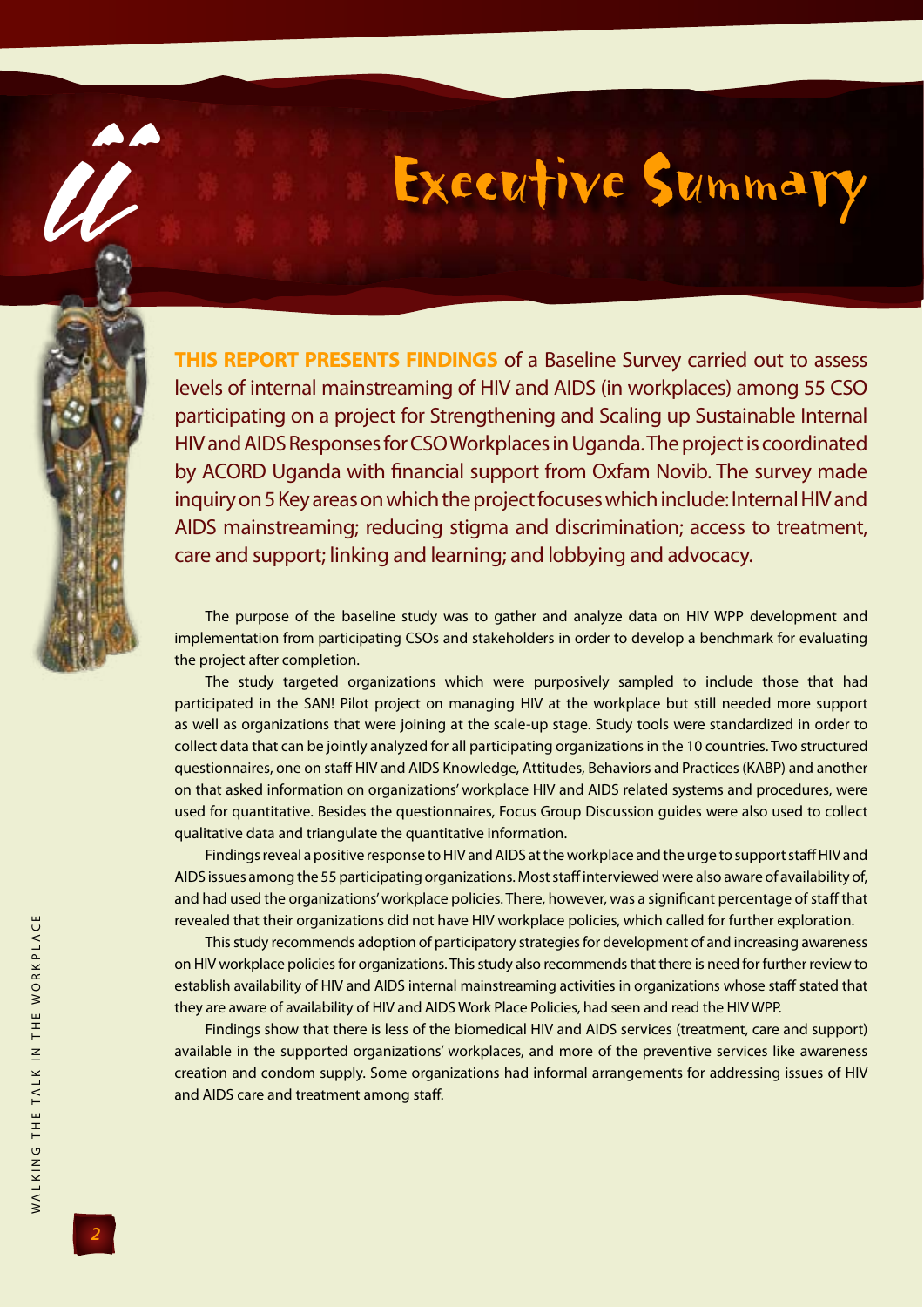Documentation and sharing of information to staff on available HIV and AIDS treatment services in areas where these organizations' staff stay or live, and services near the office premises, is recommended.

The study revealed a moderate level of linking with other organizations and learning from them for purposes of tapping from their skills and also evidenced by belonging to networks. This study however, did not establish levels of behavior modification in the organizations resulting from linking and learning.

A simple assessment to establish performance of the organizations on the areas of modifying behaviors as a result of linking and learning is recommended.

Findings on lobbying and advocacy revealed that organizations were mainly involved in local level (district and community based) advocacy among fellow NGO/CSO. There was low perception of the benefits of National level advocacy to their target groups/staff, in addition to poor coordination mechanisms or institutions of national level advocacy.

Incorporation of the need and value of national level advocacy in partner CSO training programs, sharing of information on available national level workplace HIV and AIDS advocacy coalition with the partner CSO is recommended.

This study noted differences in perception of stigma and discrimination among the different staff levels and gender in the organizations with lower staff and females feeling more stigmatized than senior level and program management staff. It also noted that all staff levels would stigmatize fellow staff due to their sexual orientation.

It is recommended that Need for endangered stigma awareness sessions and strategies for especially the staff in lower level positions. There is also need to bridge the gaps in knowledge on HIV issues between managers and their staff.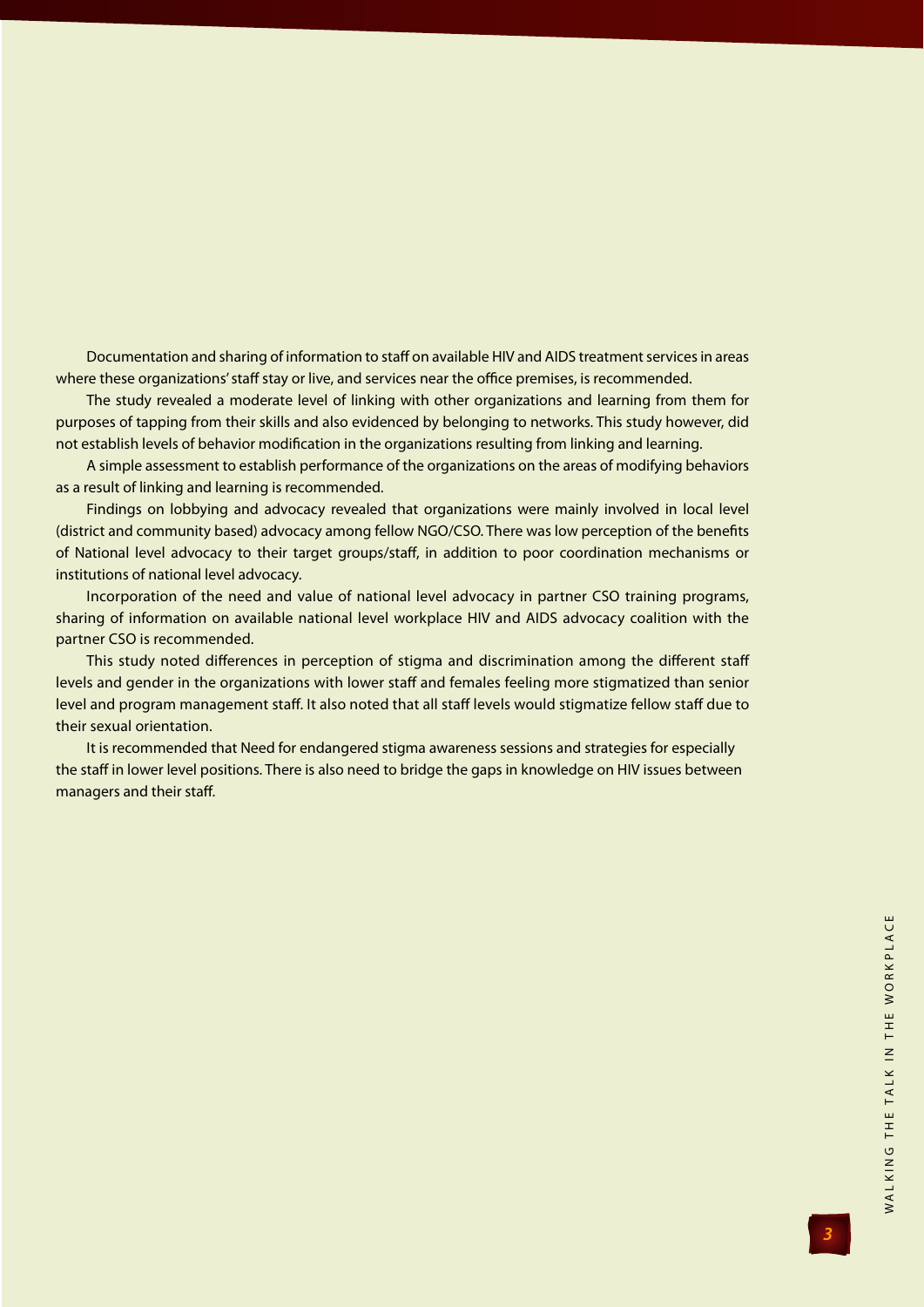# Con List of Acronyms

| <b>ACORD</b>     | Agency for Cooperation and Research in Development     |
|------------------|--------------------------------------------------------|
| <b>ACORD</b>     | Agency for Corporation and Research in Development     |
| <b>AIC</b>       | <b>AIDS Information Centre</b>                         |
| <b>AIDS</b>      | <b>Acquired Immune Deficiency Syndrome</b>             |
| <b>CSO</b>       | <b>Civil Society Organization</b>                      |
| <b>EAC</b>       | <b>East African Commission</b>                         |
| <b>FBO</b>       | <b>Faith Based Organizations</b>                       |
| FGD              | <b>Focus Group Discussion</b>                          |
| <b>HCT</b>       | <b>HIV Counseling and Testing</b>                      |
| <b>HIPS</b>      | <b>Health Initiatives for the Private Sector</b>       |
| <b>HIV</b>       | Human Immunodeficiency Virus                           |
| ilo              | <b>International Labor Organization</b>                |
| <b>MTEF</b>      | Medium Term Expenditure Framework                      |
| <b>NAFOPHANU</b> | National Forum of PHA Networks in Uganda               |
| <b>NGO</b>       | <b>Non Governmental Organizations</b>                  |
| <b>PEAP</b>      | <b>Poverty Eradication Action Plan</b>                 |
| <b>PEPFAR</b>    | President's Emergency Plan for AIDS Relief             |
| <b>PLHIV</b>     | People Living with HIV                                 |
| SAN!             | <b>Stop AIDS Now!</b>                                  |
| <b>TASO</b>      | The AIDS Support Organization                          |
| TOR.             | Terms of Reference                                     |
| <b>UAC</b>       | <b>Uganda AIDS Commission</b>                          |
| <b>UGANET</b>    | Uganda Network on Law Ethics and HIV/AIDS in Uganda    |
| <b>UNAIDS</b>    | The Joint United Nations Programme on AIDS             |
| <b>UNGASS</b>    | <b>United Nations General Assembly Special Session</b> |
| <b>VCT</b>       | <b>Voluntary Counseling and Testing</b>                |
| <b>WHO</b>       | <b>World Health Organization</b>                       |
| <b>WPP</b>       | <b>Workplace Policy Project</b>                        |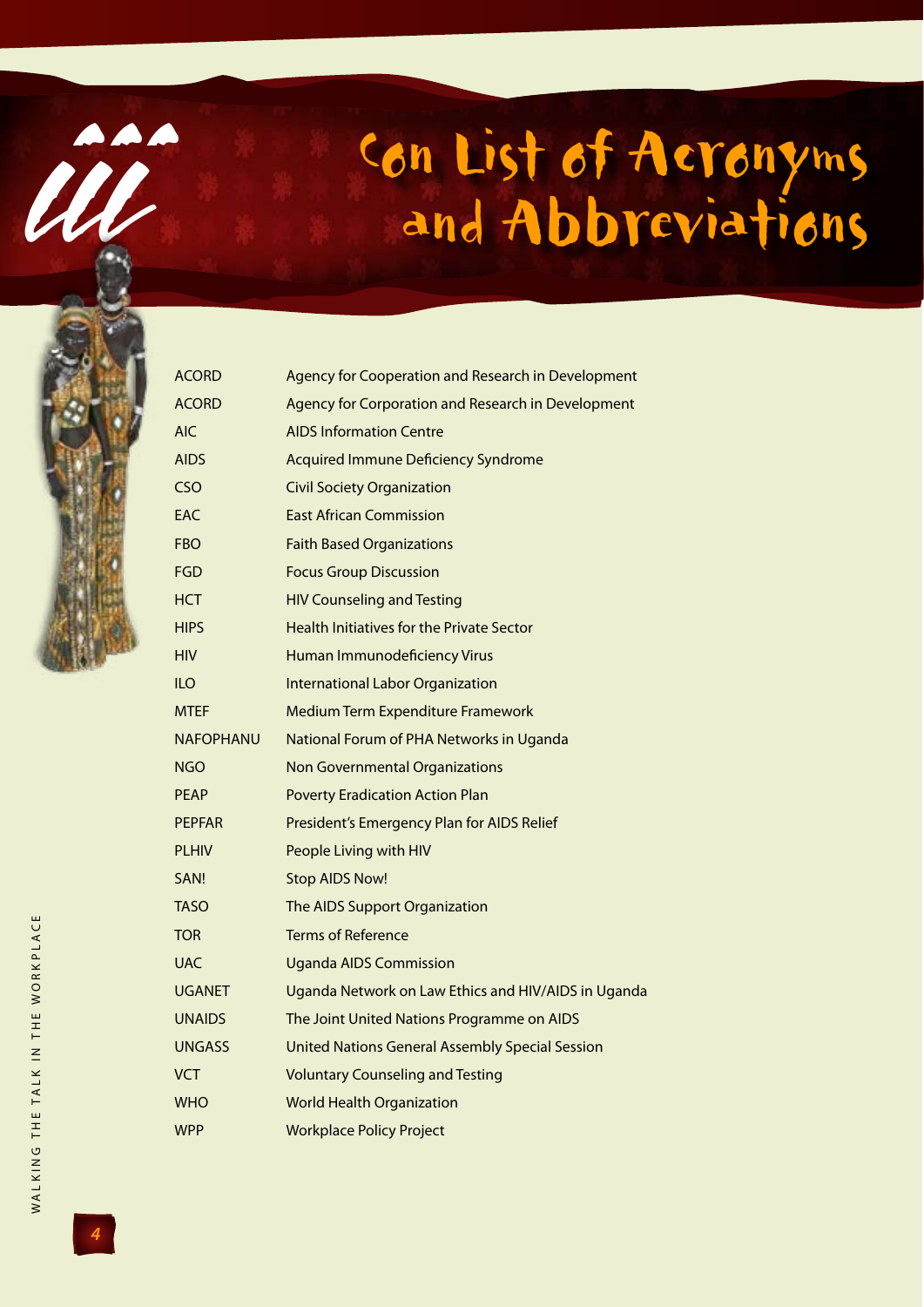## Introduction and Background

**THIS REPORT PRESENTS FINDINGS** of a Baseline Survey carried out to assess levels of internal mainstreaming of HIV and AIDS (in workplaces) among Civil Society organizations in Uganda, supported by ACORD Uganda. The survey was carried under a project, initiated by Oxfam Novib and ACORD Uganda, to strengthen CSOs HIV &AIDS responses at workplace for staff and family members. The survey made inquiry on 5 Key areas on which the project focuses which include: Internal HIV and AIDS mainstreaming; reducing stigma and discrimination; access to treatment, care and support; linking and learning; and lobbying and advocacy.

The baseline study was undertaken to provide benchmark information for a project to scale-up managing HIV and AIDS in the workplaces of existing partners of ACORD Uganda and new partner Organizations joining the project for the first time. At ACORD Uganda the study was guided by an external consultant whose role was to train the research team which composed of ACORD staff, and to guide the data collection procedure by carrying out checks and balances for quality control. Other technical support and guidance was also given to the team by the international programme office at Oxfam Novib in Netherlands.

While this report gives an account of a specific country report for Uganda, it is important to note that the methods, methodology and the general guiding principles of this study were guided by a set of Terms of Reference (TOR) that were developed as a guide for all the twelve (12) countries participating in the overall project. The terms of reference mentioned are attached to this report.

## Social, Economic and Political Context

In dealing with the HIV and AIDS pandemic, the government of Uganda has adopted a multi-sector approach that calls on all actors to play their part in the struggle and conform to the Universal Access to HIV and AIDS prevention, care and treatment in line with the WHO/UNAIDS recommendations.There is also political will for accelerating HIV prevention as per the UAC (2006)<sup>1</sup>; and UNGASS Report (2010)<sup>2</sup> which viewed it as the road map for reducing HIV infection in Uganda. The National health policy (2009)<sup>3</sup> also encourages public-private partnerships aimed at involving all the different stakeholders in planning and delivering health services. Involvement of CSOs in HIV and AIDS prevention services has been highly recognized and is envisaged to strengthen working relations between the Ministry of Health and the government of Uganda in combating HIV and AIDS. Processes for addressing HIV and AIDS pandemic in Uganda are also guided by the National HIV and

<sup>1</sup> UAC, 2006. Accelerated HIV prevention: The Road Map Towards Universal Access to HIV prevention in Uganda. Kampala, Uganda

<sup>2</sup> United Nations General Assembly Special Session (UNGASS) Report (2010): Country Progress Report. UAC, Kampala.<br>2 National Health Policy (2009) Reducing Poverty Through promoting Peoples Health MoH Kampala Uganda

National Health Policy (2009).Reducing Poverty Through promoting Peoples Health. MoH, Kampala, Uganda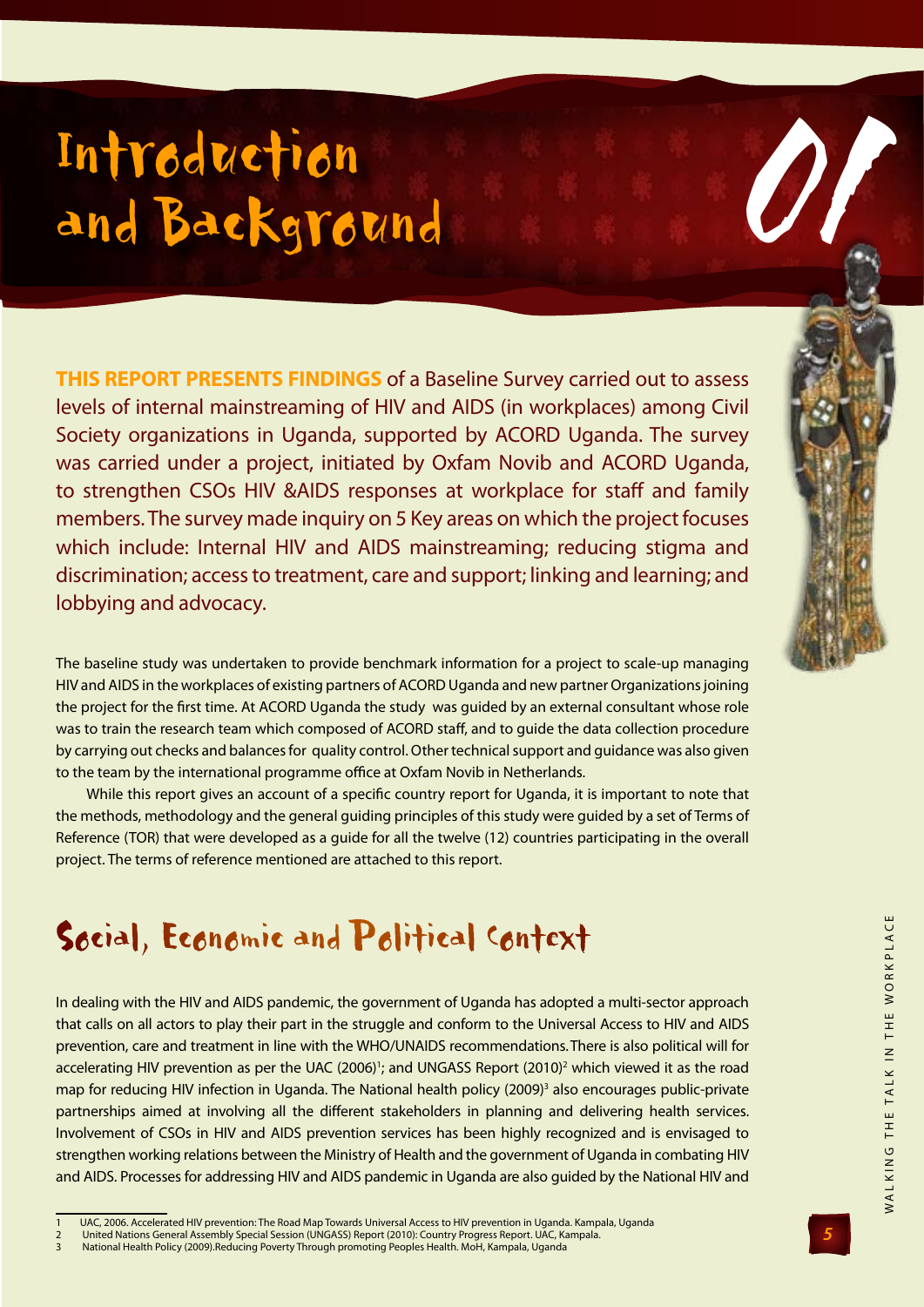AIDS Strategic Plan (2007/2008 - 2011/12)<sup>4</sup>. On the other hand, support to the health sector and strategies for managing HIV have been highlighted as key priorities in the National Development Plan (2010/11-2014/15)<sup>5</sup>. It has been agreed by the government of Uganda that mainstreaming HIV and AIDS response activities in the different social economic sector programmes, projects and workplaces would lead to reduction of HIV infections and negative impacts of AIDS on their sector performance in the Ugandan economy.

HIV and AIDS work place responses in Uganda are particularly guided by the National policy on HIV/AIDS in the World of work (2007) and the National plan of Action for implementing the National Policy on HIV/AIDS and the world of work (2010).The guiding principles of these policy documents are based on the ILO code of practice and they outlines specific roles that should be played by various sectors and stakeholders, including the Civil Society. This provides a framework and principles for mounting an optimum response to HIV and AIDS in the entire Ugandan world of work.

At the E.A Regional level, Uganda subscribes to the Eastern African community Regional Integrated Multisectoral HIV and AIDS Strategic plan (2007-2012)<sup>6</sup> commitments to prevent HIV and mitigate AIDS by member states. In here under strategic objective seven, approaches and initiatives for tackling HIV and AIDS work place issues by EA governments have been outlined. Chapter six of the strategic plan also outlines the funding opportunities for regional member countries that indicate a positive political will in responding to HIV and AIDS issues.

| <b>INDICATOR</b>                                                                                           | <b>VALUE</b>                                                                                                                                               | <b>YEAR</b>       | <b>SOURCE*</b>                                                  |  |  |
|------------------------------------------------------------------------------------------------------------|------------------------------------------------------------------------------------------------------------------------------------------------------------|-------------------|-----------------------------------------------------------------|--|--|
| <b>Epidemiology</b>                                                                                        |                                                                                                                                                            |                   |                                                                 |  |  |
| <b>Estimated HIV prevalence (15-49</b><br>$years)$ $(\%)$                                                  | 6.4%                                                                                                                                                       | 2005/2006         | <b>Uganda UNGASS Progress</b><br>Report, Jan 2008-Dec 2009      |  |  |
| Number of people living with HIV                                                                           | 1.19m                                                                                                                                                      | 2010              | Ministry of Health, 2010 <sup>1</sup>                           |  |  |
| Deaths due to AIDS                                                                                         | 72,000 AIDS-related deaths per<br>year                                                                                                                     | 2006              | <b>MoH</b>                                                      |  |  |
| Children orphaned by HIV/AIDS                                                                              | 2m                                                                                                                                                         | 2005/2006         | <b>MOH</b>                                                      |  |  |
| <b>HIV and AIDS response</b>                                                                               |                                                                                                                                                            |                   |                                                                 |  |  |
| % of adults who have tested for HIV<br>in the last 12 months and who know<br>their results                 | 4.0% Women and 3.8% Men as<br>of end of $2005^2$                                                                                                           | 2005/6            | <b>Uganda UNGASS Progress</b><br>Report, Jan 2008-Dec 2009      |  |  |
| Number of patients receiving ART                                                                           | 304,142                                                                                                                                                    | <b>March 2010</b> | Ministry of Health, 2010                                        |  |  |
| ART coverage (as % of patients with<br>advanced HIV infection)                                             | 97.2%                                                                                                                                                      | <b>March 2010</b> | Ministry of Health, 2010                                        |  |  |
| % of HIV-positive pregnant women<br>who received ART to reduce the risk<br>of mother-to-child transmission | 51.6%14 (46,948/91,000)<br><b>Types of regiment</b><br>Combination regimen 25%<br>(11,737/46,948)<br>HAART 17% (7,982/46,948<br>Sd NVP 58% (27,229/46,948) | 2009              | <b>National Data Quality</b><br>Assessment report, MoH,<br>2009 |  |  |

#### **Table 1: General Social Economic Profile and HIV and AIDS Estimates of Uganda**

1 MoH, (2010), Status of Antiretroviral Therapy in Uganda: Quarterly Report January to March 2010, Kampala, Uganda, June 2010

2 This indicator is based on UDHS and is estimated every 4 to 5 years, 4.0% Women and 3.8% Men as of end of 2005

- 4 UAC, 2007. Moving Towards Universal Access: Uganda National strategic Plan 2007/8-2011/12. Uganda Aids Commission Republic of Uganda.<br>5 National Development Plan 2010/11-2014. Available at: www.finance.go.ug/docs/NDP\_Apr
- 5 National Development Plan 2010/11-2014. Available at: *www.finance.go.ug/docs/NDP\_April\_2010-Prot.pdf*
	- East African Community Regional integrated Multisectoral HIV and AIDS Strategic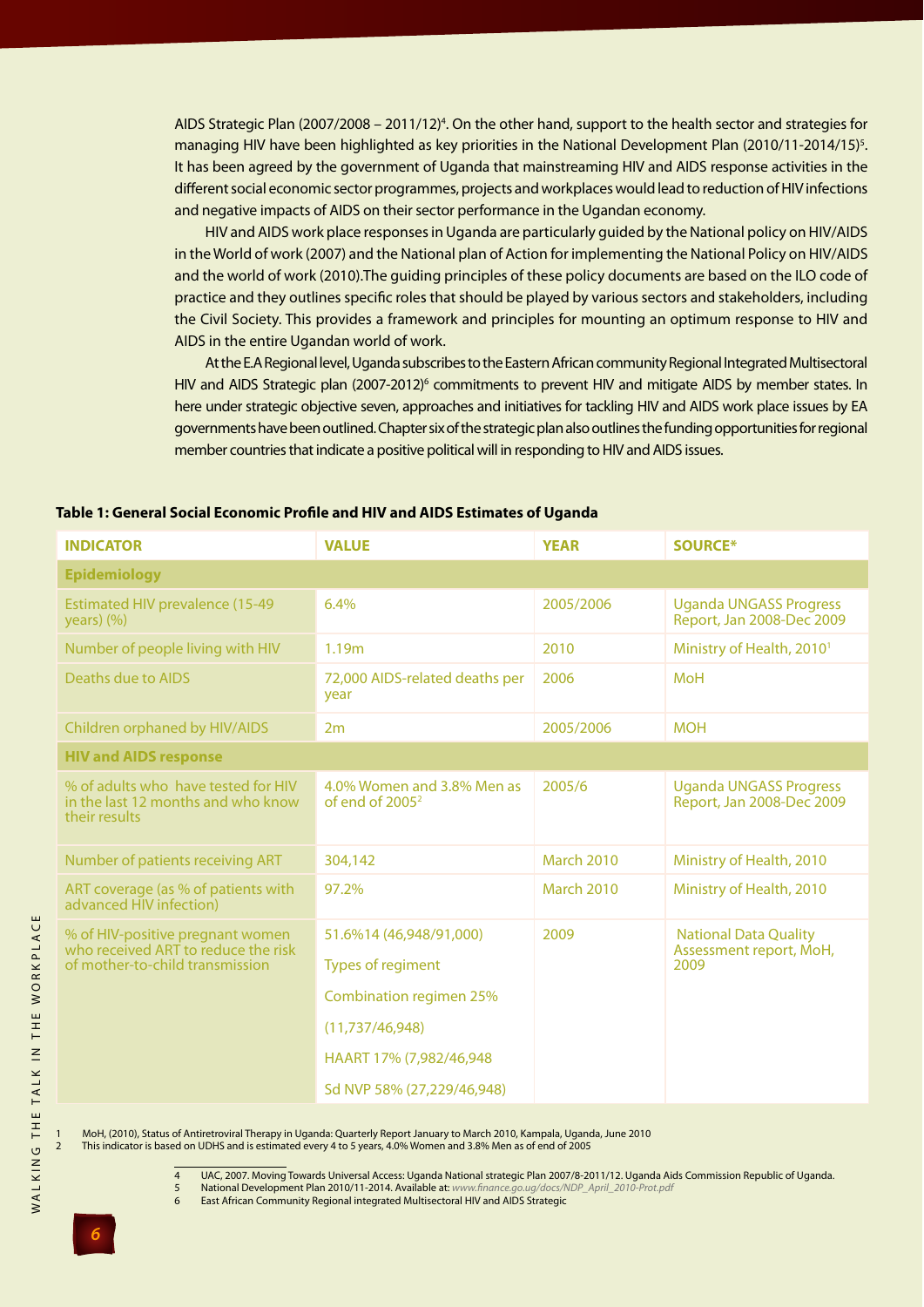However it is important to note that while Uganda has the above policies and guiding document for responding to HIV and AIDS, there is still a big challenge in implementation of the programmes and action plans due to financial constraints and logistical limitations. There are also urban-rural differences in terms of scope and quality of services. HIV and AIDS services in the urban areas are of relatively higher quality and scope than those in rural areas (MoH and Macro International Inc., 2008). This means that people living in rural areas would either have to travel long distance to access better services (incurring transport and other costs) or they would stay at home without receiving these services.

Economically, HIV and AIDS continue to pause a threat to the work force. The Uganda HIV sero-behavioural survey 2004 -05 and longitudinal studies indicated that the prevalence rates among the 15 - 49 age groups who form the majority of the labour force was 6.3%. The prevalence was higher in women than men when disaggregated by age and sex reaching a peak for women at ages 30-34 (12%) and for men at ages 35-44 (9%). The incidence among those at the workplace was 7.2%. This thus implies that the direct and indirect toll on productivity cannot be underestimated especially since this loss is felt throughout all sectors and not limited to formal employment but also the agricultural sector and industrial development and growth in Uganda (FAO, 2002)<sup>7</sup>. The psychological distress, extra medical costs, loss of skilled personnel, high recruitment and training costs in all sectors of production lead to low returns on labour and economic growth generally. A three country research study; 'Counting the organizational cost of HIV and AIDS on CSOs in Malawi, Uganda and Tanzania, indicates that 62% of the CSOs in the study had experienced at least one staff death in 5 years, 72% suspected that one or more of their current staff were HIV positive (Rick James et al, 2006)<sup>8</sup>.

### HIV and AIDS Expenditure and Donor Funding in Uganda

This section provides a description of the HIV financing and the health financing status in Uganda in general, health resources, financial mechanisms and levels of expenditure in the health sector. In Uganda, households constitute a major financing source of the National Health Expenditure at 49.7% and this is followed by Development Partners at 34.9%, Central Government at 14.9% and international NGOs at 0.4%9

Health Expenditure from public sources in absolute terms has increased in the past 10 years, however, percentage of the total Government spending, has actually decreased. In recent years, government's allocation to health as a percentage total government budget has been on average 9.6%. It thus remains below the Abuja Declaration target of 15%...

• In the medium term, donor project funding allocation has declined. During the FY 2005/06 and 2006/07 the amount within the MTEF decreased from UGX 269 billion to UGX 189 billion and yet outside the MTEF it increased from UGX 238 billion to UGX 351 billion. Funds allocated outside the MTEF do not necessarily address sector priorities and affect overall allocation of funds by government.

The main sources for HIV and AIDS funding in Uganda include:

- • PEPFAR
- • Global Fund to fight AIDS Malaria and Tuberculosis
- **Bi-lateral and Multilateral Donor Institutions**

FAO (2002).The impact of HIV and AIDS on Rural Households and Land issues in Southern and Eastern Africa: Back ground paper prepared for FAO sub regional Office for Southern and Eastern Africa

<sup>8</sup> http://www.intrac.org/data/files/resources/66/Praxis-Paper-13-The-Organisational-Impacts-of-HIVAIDS-on-CSOs-in-Africa.pdf

<sup>9</sup> Ministry of Health. MoH. (2009).*Human resources for health bi-annual report*. Kampala: Ministry of Health. MoH. 31 UBOS Household Survey Report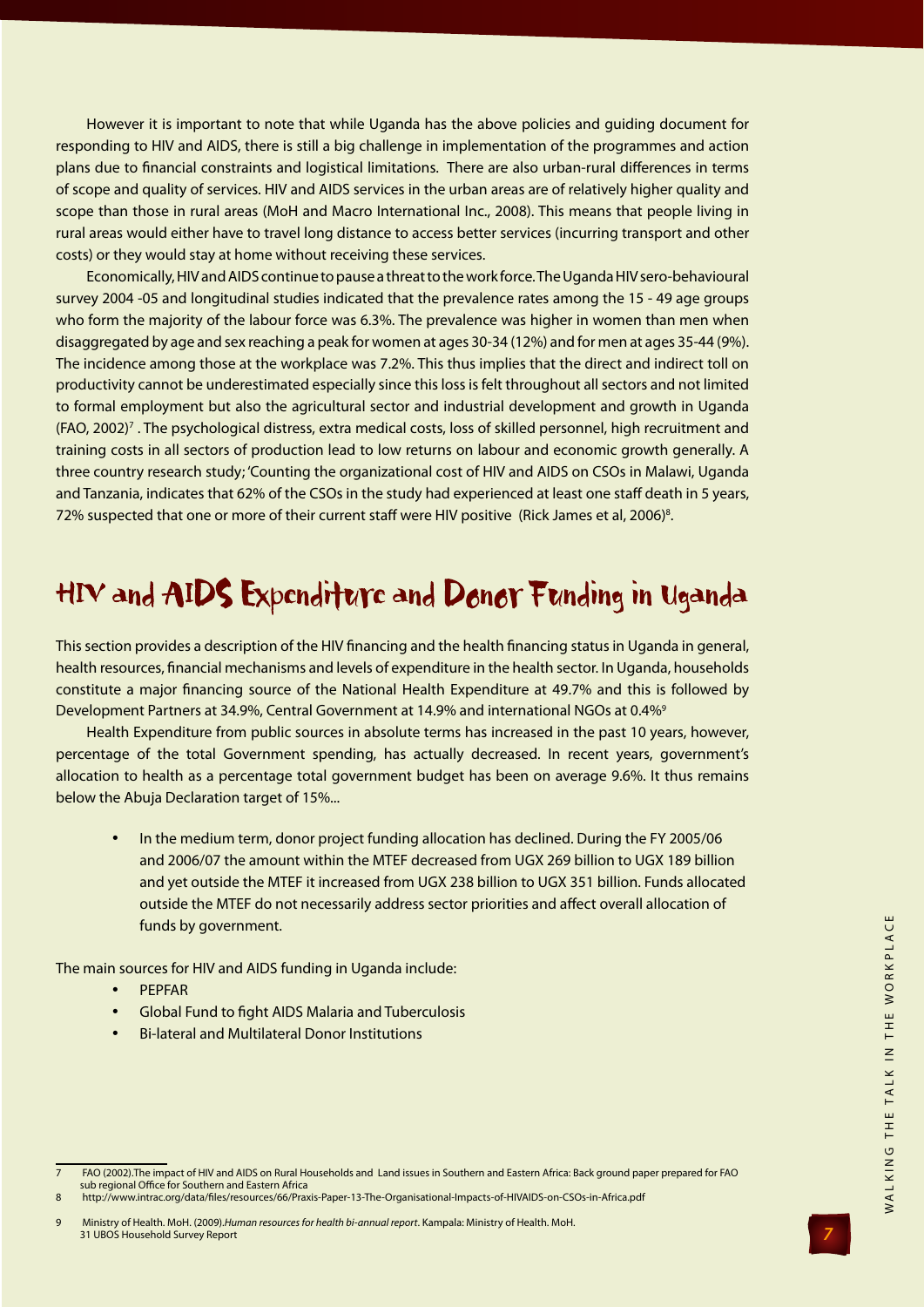## Health Sector Response to HIV & AIDS: Key Policies, Strategies and Institutions

The HIV/AIDS epidemic carries cultural, social, economic and political implications. Similarly the nature of the epidemic and therefore the response raise pertinent ethical, legal, human rights and administrative issues that demand for guidance in service delivery to ensure standards, equity, accountability and protection of human rights. The country has therefore developed tools, standards and guidelines to support implementation of the national program as follows:

The first National policy guidelines were developed in 1993 and later revised in 1996 through processes spearheaded by the Uganda AIDS Commission (UAC). A review of the 1996 policy guidelines was completed in 2003 and the outcomes informed the process for the development of the National AIDS Policy (NAP) in 2004/05. The final draft of the NAP was submitted to Cabinet for approval in October 2005. The NAP highlights various legal measures which guided the development of an HIV/AIDS bill in Uganda. Currently the bill is under review by the national parliament and awaits approval. However the Civil Society coalition on the HIV/AIDS National Bill led by UGANET has demanded for a review and change of provisions in the bill deemed as criminalizing and stigmatizing PLHIV. The provisions are also deemed to be undermining the efforts already made by the country in HIV prevention and support to PLHIV.

Besides the above developments the National Strategic Plan 2007/8-2011/12 was initiated by UAC in December 2005. This was done through a very comprehensive consultation process which was concluded in November 2007. This National HIV & AIDS strategic Plan was also developed in line with global and national development requirements for universal access to HIV & AIDS prevention, treatment, care and support services drive. This response has also informed the development of the Uganda Health Sector Strategic plan III (HSSP, 2010) in which priorities for addressing HIV and AIDS were set. These include the following targets.

- HIV prevalence among pregnant women 19-24 yrs attending antenatal clinics reduced from 7% to 4%.
- The proportion of people who know their HIV status increased from 38% to 70%.
- The proportion of people who are on ARVs increased from 53% in 2009 to 75% by 2015 among
- Adults and from 10% to 50% in children less that 15 years of age.
- The proportion of children exposed to HIV from their mothers' access EID program increased to 75%.
- The proportion of pregnant women accessing HCT in ANC increased to 100%.
- HCT services available in all health facilities up to HC III.
- PMTCT services available in all health facilities up to HC III.
- ART services available in all health facilities up to HC IV and 20% of HC III by 2015.
- The proportion of males circumcised increased from 25% to 50

## Civil Society Response to HIV & AIDS

Within the world of work, HIV/AIDS has had a negative impact on the work force. According to ILO (2004), 37 million people of working age had HIV & AIDS and by the end of 2005, as many as 37 million workers were infected worldwide. In the absence of intensive access to treatment, the number of workers dying of HIV and AIDS related illnesses is expected to increase to 74 million by 2015, which will make the AIDS epidemic one of the biggest causes of mortality in the world of work. Given these statistics, there is growing recognition of the impact of the epidemic on national economies of developing countries such as Uganda where majority of people living with HIV (PLHIV) are adults in their productive age. In view of this AIDS threat to employment security and production within the labour force, some organisations have responded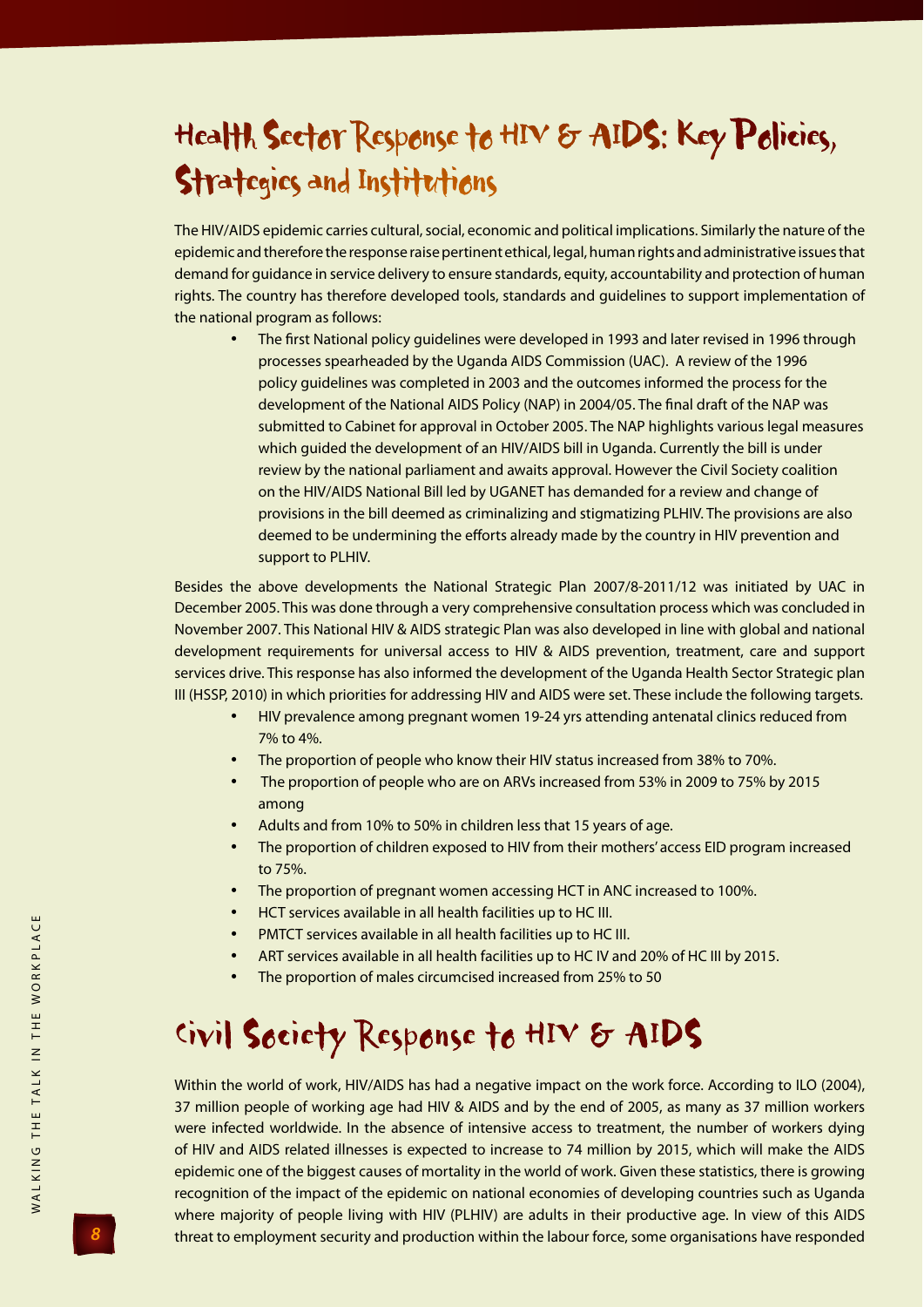to HIV and AIDS by advocating for the rights of PLHIV access to treatment, reduction of stigma in the work place and in some cases development of HIV and AIDS work place policies to guide management of HIV/ AIDS in their workplaces. Others have formed coalitions and networks for ensuring a collective advocacy voice in pushing for better and equitable policies for addressing HIV and AIDS in Uganda. Notable among these networks and organisations are: The National Forum for Networks of Persons Living with HIV/AIDS in Uganda (NAFOPHANU), National Community of Women Living with HIV/AIDS (NACWOLA), Positive Men's Union, Federation of Uganda Employers, HIPS, Mildmay Centre for HIV and AIDS affected children, National Union of Disabled Persons of Uganda (NUDIPU) UGANET, Association of micro finance institutions of Uganda (AMFIU), the AIDS Support Organisation (TASO), ACORD Uganda among others.

However most CSOs in Uganda are faced with limitations in addressing HIV and AIDS at their work places and there is poor coordination nationally, especially of HIV WPP related issues. In addition to financial resources for supporting staff HIV and AIDS prevention, care, treatment and support activities, most CSO have low capacity to design a well informed workplace program as well as its implementation. In some organizations, there is limited appreciation of the need to address staff related HIV issues by management, while in some, the fear of raising expectations has hindered them to start discussions on how to address HIV and AIDS issues for staff. Uganda also lacks national level coordination mechanisms for promoting advocacy around the HIV workplace interventions within and among the different stakeholders. This has thus posed a challenge on feedback mechanisms on progress against implementation of the National Policy on HIV/AIDS in the World of Work. Under normal circumstances CSOs ought to play a monitoring function on implementation of national programmes and give feedback on any gaps or good practices. Therefore lack of a CSO coalition on HIV WPP in Uganda affects its progress.

## Overview of ACORD/Oxfam Novib HIV Workplace Project in Uganda

ACORD Uganda implemented an HIV Workplace project under the SAN! Project from July 2005 to July 2008. Up to 76 CSO that were partners of 4 Dutch organizations (Oxfam Novib, HIVOS, CORDAID and ICCO) were supported under this project which also was on a pilot basis. The project entitled: "*Managing HIV and AIDS in the Workplace" focused on* supporting the CSOs to develop and implement HIV and AIDS workplace policies. Key activities in this project included: organizational self assessments on HIV and AIDS management competence, VCT family days, internal learning sessions for staff on HIV and AIDS, Capacity builders trainings and ongoing technical support coupled with extension of small financial grants to the CSOs.

During the SAN! Pilot project implementation a number of gaps were identified that needed to be addressed if a stronger social movement against HIV and AIDS was to be built. Drawing on the past experience and lessons, ACORD proposed a 2 year initiative that will among other things prioritize the following:

- Facilitating the involvement of senior management of the respective CSOs in the HIV and AIDS responses
- • Supporting to the HIV and AIDS focal persons to build sustainable HIV and AIDS committees in the work place rather than relying on a "one organization one individual" basis which suffers effects of staff turn-over.
- Identifying and supporting Regional Forum umbrella CSOs that can lobby and advocate for internal mainstreaming of HIV and AIDS issues among CSOs in their regions
- Linking the CSOs to service providers such as NAFOPHANU, AIC, TASO, Ministry of Health service centers as a "wean off" process for increased access to HIV prevention, care and treatment services.
- Capacity strengthening of targeted CSOs in skills to mobilize resources for supporting HIV and AIDS workplace interventions.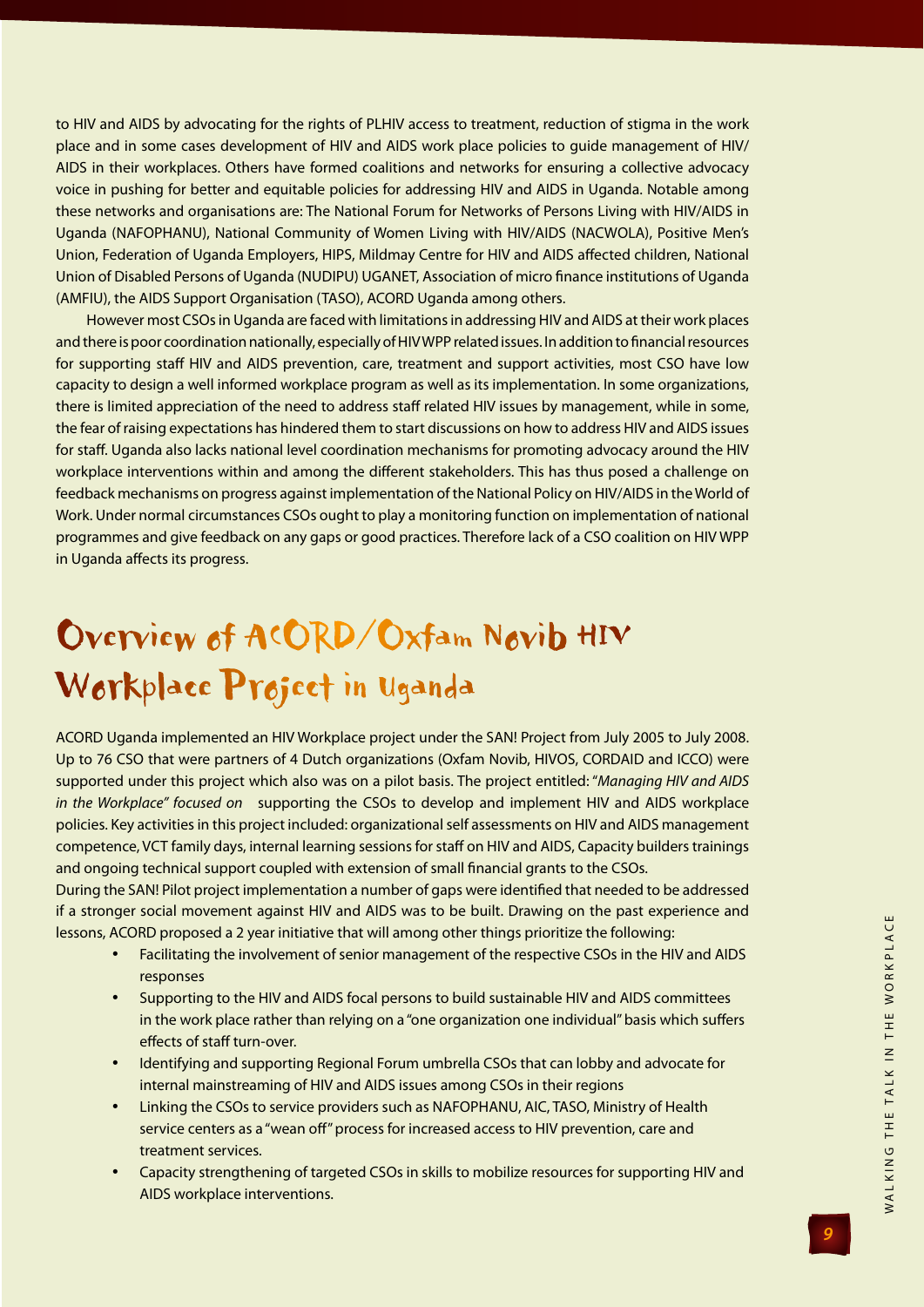With financial support from Oxfam Novib, ACORD will scale up good practices from the SAN! Project implementation like; the organizational self assessment exercises for CSOs to identify clear entry points and strategies for responding to HIV and AIDS, Internal HIV and AIDS learning sessions, as well as staff and Family HCT interventions which inspire staff and their families to take HIV tests in a relaxed and friendly atmosphere, as well as discuss and learn more about HIV prevention, care treatment and referral to support Centers.

The scale up project, which is also implemented in 9 other countries in Africa and Asia, will be implemented in line with five program pillars. These pillars have been agreed upon by all the 10 participating countries and Oxfam Novib. The pillars are: (1) internal HIV mainstreaming; (2) addressing stigma and discrimination at the workplace; (3) access to HIV and AIDS prevention, care and treatment services; (4) Linking and Learning; and (5) Lobbying and advocacy.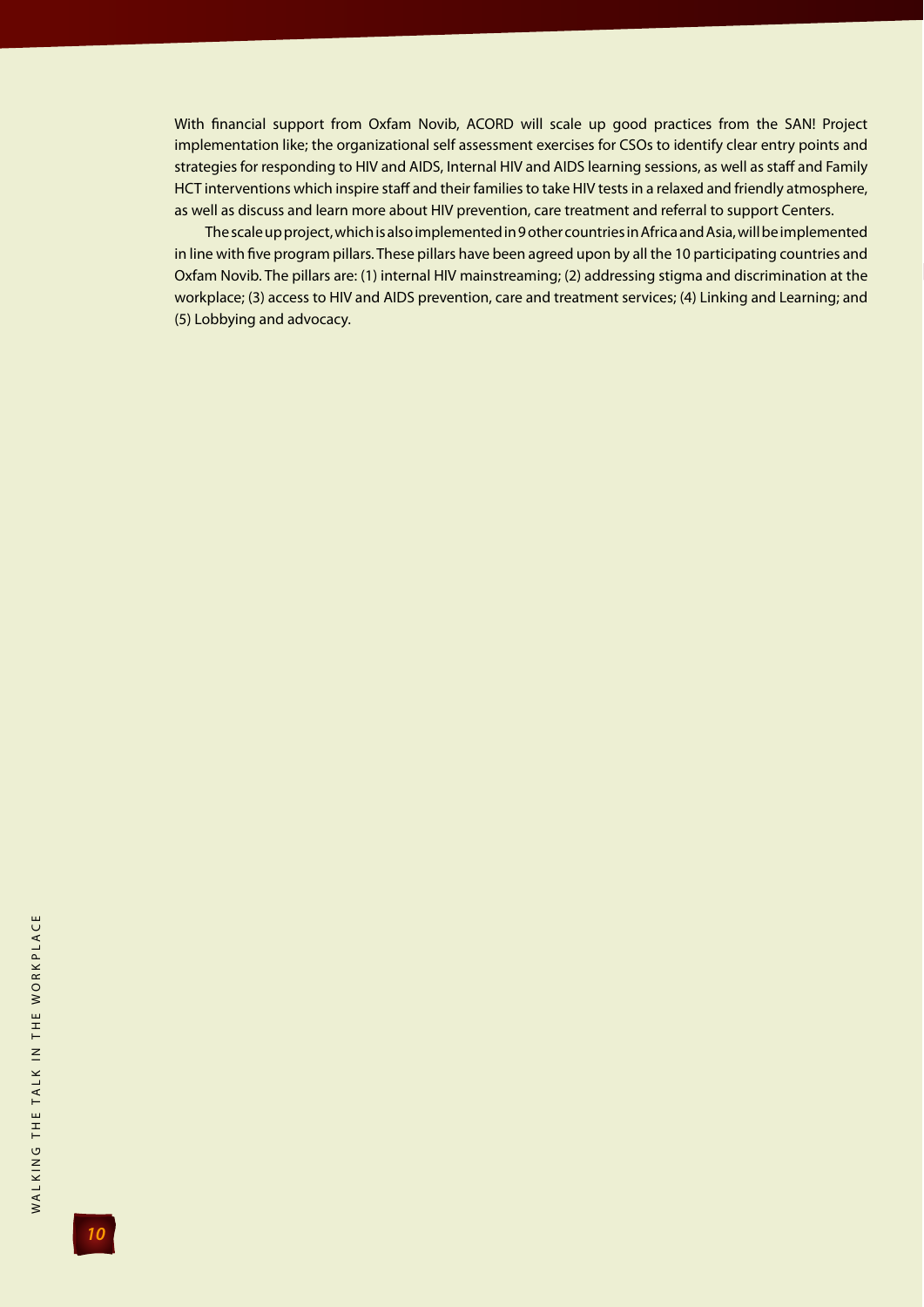## Research Purpose, Research Purpose,

## Purpose

The purpose of the baseline study was to gather and analyze data on HIV WP development and implementation from participating CSOs and stakeholders in order to develop a benchmark for evaluating the project after completion.

## Specific objectives:

- (i) To assess the trends and status of management of HIV and AIDS at the workplace among 55 CSOs in Uganda.
- (ii) To understand and analyze the perceptions and practices of staff and managers of organizations about the relationship between gender and HIV and AIDS, stigma and discrimination, prevention, incidence and impact of HIV and AIDS in their organizations.
- (iii) To identify and analyze the opportunities and constraints for development and implementation of HIV and AIDS workplace policies and programs.
- (iv) To provide baseline information that will be used as foundation for the monitoring and evaluation of the program.

To achieve the above objectives, the study focused on the following key issues: status of HIV and AIDS work place responses (internal mainstreaming); how stigma and discrimination is addressed in the workplace; access to HIV prevention, care and treatment and support for staff members and their family; the experience of lobbying, linking and learning within, between countries and globally and initiatives for advocacy.

## Methodology

#### *General Approach and Design*

The baseline study was focused on two levels, namely, the organizational level and the individual staff level. At the organizational level, an organizational survey was conducted mainly focusing on the profile of the organization including its mission, policies, programs, staff size, organizational vulnerability to HIV as well its capacity to respond to the HIV epidemic. At the individual staff level, a staff survey was conducted to generate detailed data on staff knowledge, attitudes, behaviors and practices in regard to HIV and AIDS at the workplace. Focus Group Discussions (FGDs) were also used to triangulate the quantitative data findings and to capture the qualitative aspects of the study.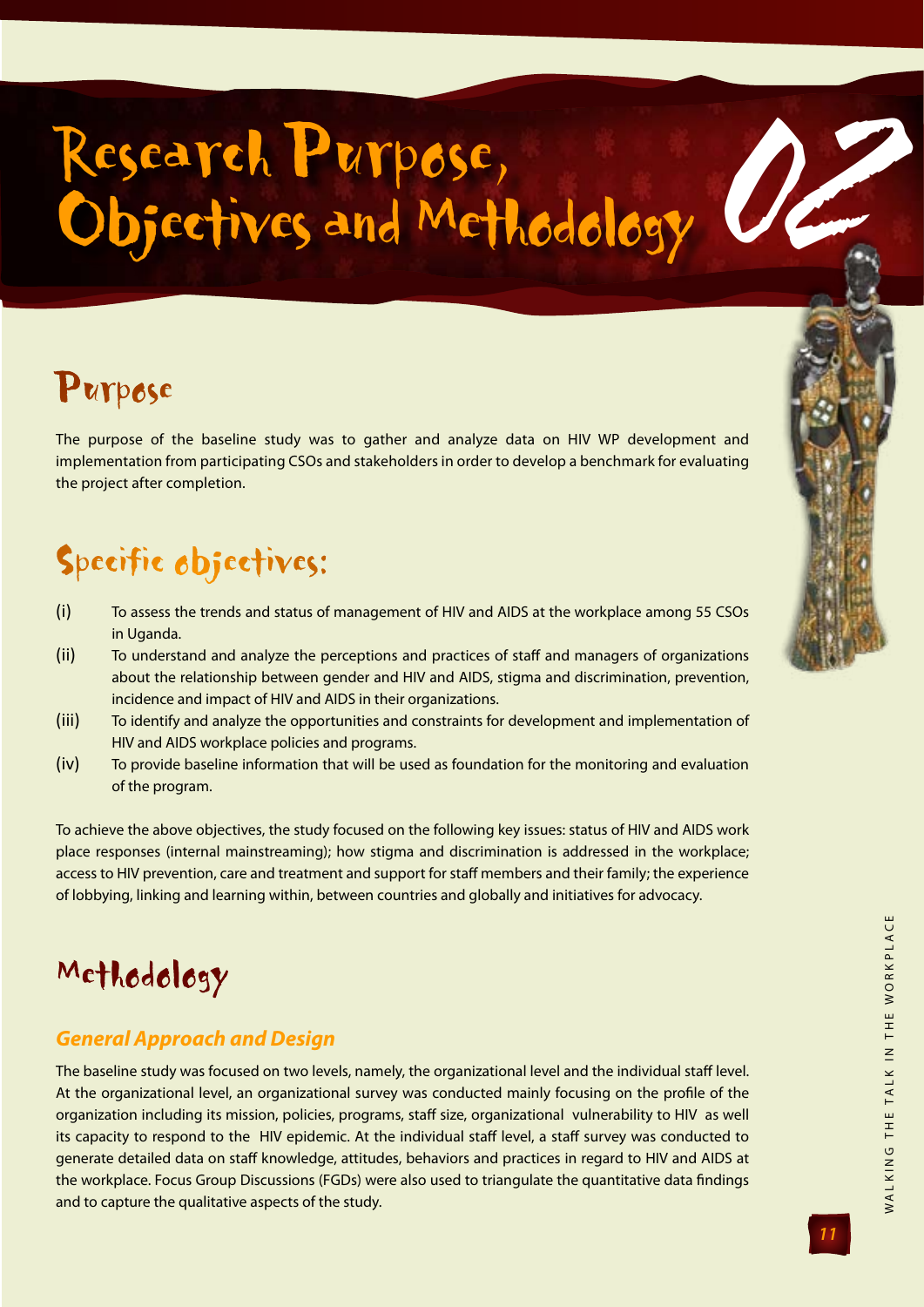#### *Study Coverage, Participants and Sampling Strategy*

The study targeted a total of 55 CSOs located in the North, North East, Central and Western parts of Uganda. The organizations were purposively sampled to participate in the study. The study selected organizations that had participated in the SAN! Pilot project but still needed more support, and organizations that were joining the project for the first time. The aim was to interview a purposively selected sample of staff at different employment levels (support staff, programs staff and managers) in the 55 organizations to participate in the study. Up to 10 staff members were targeted in CSOs that had 10 or more staff members while for those that had less than 10 all members of staff were interviewed. Organizations with more than 10 staff had them categorized by gender after which a random sampling method was used to give equal chance of participation to both gender (male and female) and management levels in the organization. In the process of selection of study participants, inclusion of PLHIV was given due consideration especially in organizations which had staff who had disclosed their HIV sero status. Staffs at head offices and those located in field offices were also included in the sample.

The study team was organized into two sub-teams each responsible to carry out data collection from designated set of organizations in the different regions of the country. Each sub team was composed of male and female researchers for efficiency in collecting data from both male and female staff members. The teams were charged with collecting the completed organizational survey questionnaires that had earlier been sent by email, as well as administering the staff survey questionnaires. The teams also assisted some support staff who could not read or write in English, to choose a member of staff that they trusted and confided in to assist them in recording their responses. Fieldwork was completed within a period of 5 weeks.

#### *Study Tools*

Study tools were standardized in order to collect data that can be jointly analyzed for all participating organizations in the 10 countries. Structured questionnaires were used to collect quantitative data from CSOs and staff. Besides the questionnaires, Focus Group Discussion guides were also used to collect qualitative data and triangulate the quantitative information.

#### *Structured Questionnaires*

Two types of structured questionnaires were used to collect data, namely, (i) the organizational survey tool – which was filled in by top executive officers of each participating CSO. This was used to collect information relevant to the organization such as the mission, goals, staff size, scope of operations, vulnerability to HIV, and existence of HIV related policies. (ii) Another questionnaire, the staff survey questionnaire was filled in by the randomly selected individual male and female staff members of CSOs. The staff questionnaire collected information on staff knowledge, attitudes, behaviours and practices in relation to HIV and AIDS at the workplace.

#### *Focus Group Discussions (FGDs)*

FGDs were used to collect complementary information about the status of CSO responses to HIV and AIDS in the workplace. A focus group discussion guide was used to collect respondents' knowledge about CSOs responses on HIV and AIDS in their workplace specifically analyzing attitudes, practices and behaviors that relate to HIV and AIDS. FGD participants were disaggregated by their staff levels in the organizations, namely, top executives and middle level/programme staff. For the latter category, FGDs were further disaggregated by sex to allow participants to freely express themselves. Each FGD was facilitated by two members of the study team, one moderating the discussions and the other taking notes. Female FGDs were moderated by female facilitators, while male ones were moderated by corresponding male facilitators. Mixed sex groups of top executives were moderated by either sex. A total of 6 FGD were conducted among the different staff employment levels. 83 female and male respondents sampled from different staff employment levels in 55 CSOs were reached through the focus group discussion. Two FGD were conducted for the top executives of the organization, and four for middle and lower level staff members (two for female staff and two for male staff).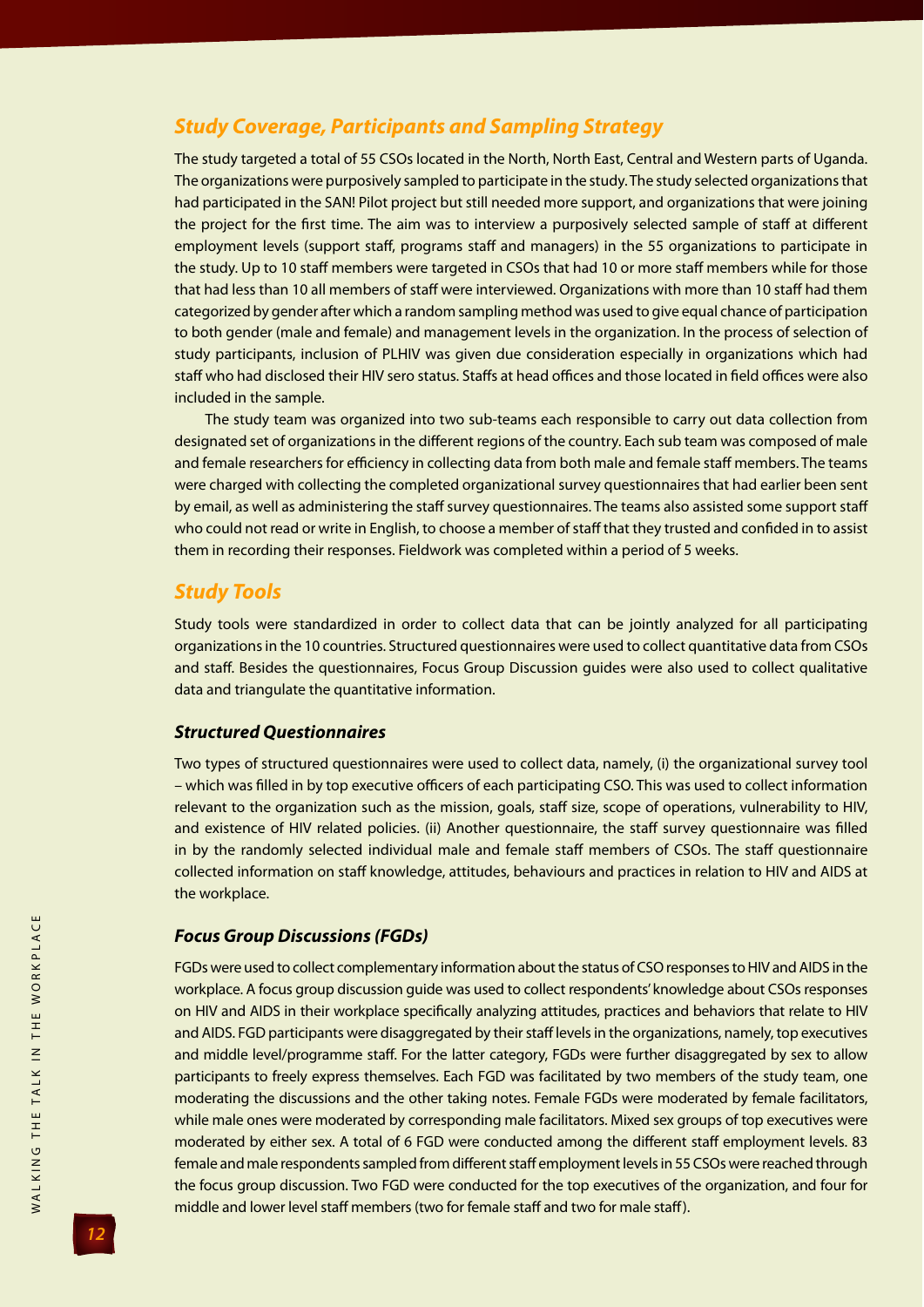## Ethical Considerations

During the study exercise ethical issues including confidentiality and consent of participants were given consideration and the following were particularly done;

Consent was sought by use of letters of introduction of the study and its objectives written to directors of CSOs inviting them to participate in the study. Respondents' participation in the study was voluntary and no names of participants were required to appear on the study tools. Participants were assured by the research teams that information collected would be used for study/baseline purposes.

#### *Limitations of the Study*

- Poor internet connectivity among some partner organizations For some CSOs, especially those outside Kampala, necessitated downloading and printing out of questionnaires. This affected timely send back of the questionnaires. The ACORD team made telephone contacts with the affected CSO to establish the appropriate methods of delivery. To some organization in Kampala and surrounding areas, the questionnaires were hand delivered, while for the areas far away from Kampala, the questionnaires were posted.
- By the time of submitting the questionnaires to Oxfam Novib for entry and data analysis, not all the sampled staff members had returned the filled in questionnaires. The study team noted that some staff members who received the questionnaires did not respond to them in time despite being reminded of the deadlines. This affected the total number of questionnaires expected to have been collected.
- Since this study was being conducted in 10 countries, all tools and methodologies including sampling procedures were supposed to be uniform. Unfortunately, guidelines on sample size and selection were communicated when some countries had used other sampling methods. For ACORD Uganda, a smaller sample had been selected and this necessitated requesting the organizations to fill in more staff questionnaires. Although this affected data collection period, the organizations were responsive when contacted.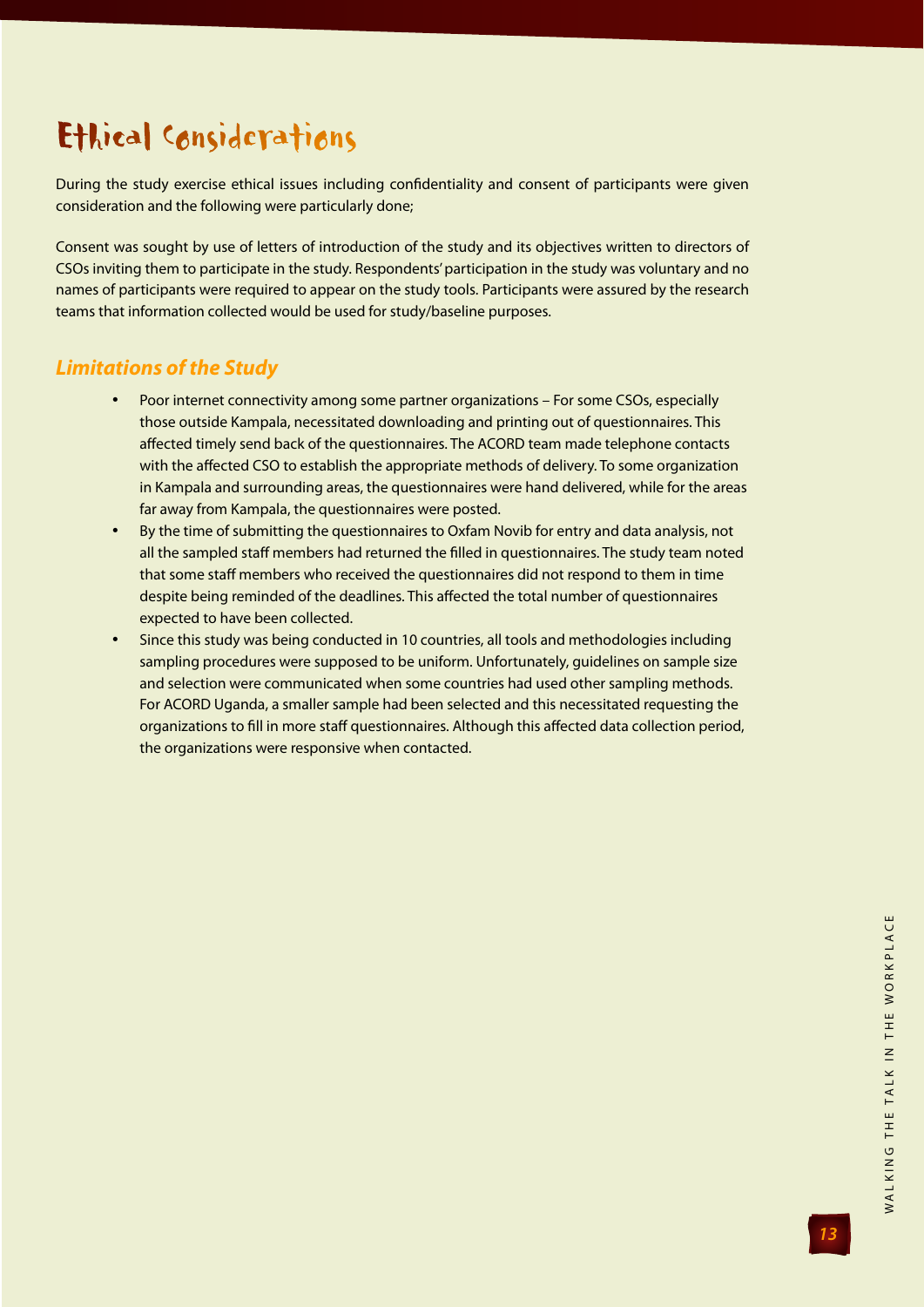## Findings of the Study

**THIS CHAPTER PRESENTS** and discusses the findings of the baseline study and a description of the participant demographic characteristics. The presentation of findings in this chapter looks at the extent of internal mainstreaming within organizations (development and status of workplace policies, current and future HIV related activities & training), perceived levels of and addressing stigma and discrimination, access to HIV services, linking and learning from others, and involvement in lobbying and advocacy.

### Brief Description of Demographic Trends

#### *a). Organization Size, Type and Intervention Areas*

A total of 55 organisations participated in the study and were categorised as small, medium and large organizations, based on the number of staff members. Small organizations were those with staff of less than 10 members and they accounted for 25% of the organizations interviewed. Medium organizations had staff of more than 10 but less than 30. These accounted for 63.0%, while large organizations had staff number of above 30 and accounted for 11.1% of the organizations. Organisations were also categorised by type of organisations namely international, local NGO and CBOs, FBOs, Local government and network organisations. Sites of programme interventions of the sampled organisations indicated that rural based organisations were 34.5% and rural urban based organisations at 65.5%.

#### *b). Gender/sex Composition, Job categories, Decision Making and Staff Employment Levels*

Results according to gender characteristics of staff within the organisations indicated that 58.8% were male, 41.2% female. On the other hand, categorisation according to employment level within organisations indicated that management comprised 29 (14.8%), programme staff, 83 (42.1%), Administration/support 70 (35.7%), Volunteers 14 (7.1%) and undisclosed employment level 1 (0.5%). The levels at which policies are made was also analysed among the organisations and indicated that most policy decisions were made at Board level (76.4%). Table 2 gives a description of these statistics. Job categories were also analysed and it was established that staff in full time jobs were 123 (62.4%), part time were 6 (3.0%), temporally 4 (2.0%), while contract were 82 (41.6%) and in permanent jobs were 4 (2.0%).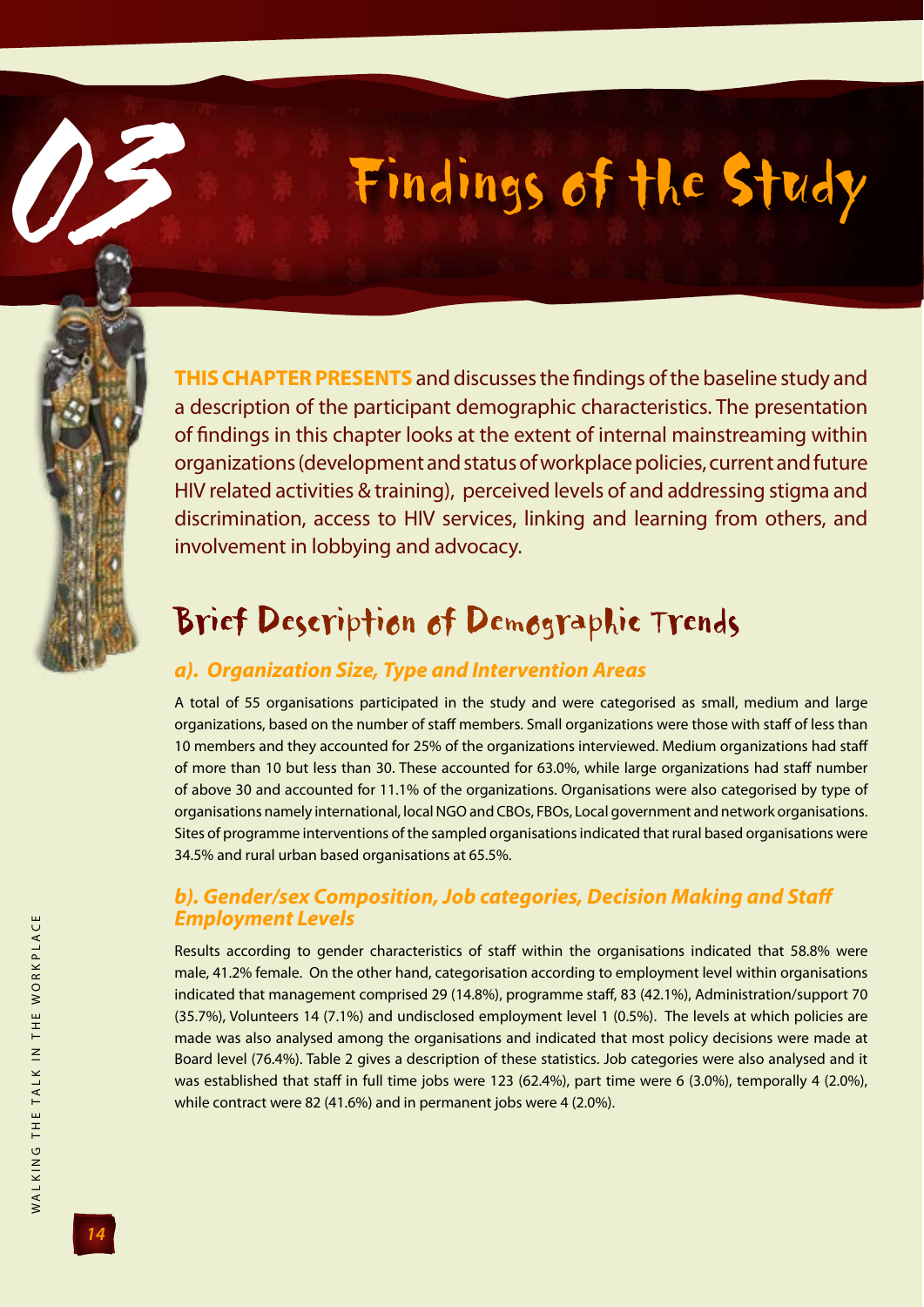#### *c). Staff Education Levels, Age, and Household Composition*

Organization and staff characteristics were further stratified in terms of, age, employment category, educational level and House hold composition. Out of the 197 staff in the sample, those in the age range of 15-24 were 17 (8.8%), those in the range of 25-49 were the majority and totalled 168 (86.6), 50 and above were 9 (4.6%) and three (3) of the participants declined to indicate their age. On educational levels of staff, 1 (0.5%) person had never been to school, 3 (1.5%), 9 (4.6%) were primary school and secondary school dropouts respectively while 38 (49.7%) were undergraduate/graduate and 56 (28.4%) post graduates. The study also indicated that the average household composition of respondents was 3 children, 2 women, 1 man and 3 dependants. Table 2 shows the quantitative description of the above.

| Sex                      |                                   | Count          | Percentage |
|--------------------------|-----------------------------------|----------------|------------|
|                          | Male                              | 93             | 47.2       |
|                          | Female                            | 104            | 52.8       |
| <b>Age Category</b>      |                                   |                |            |
|                          | $'15-24'$                         | 17             | 8.8        |
|                          | $'25-49'$                         | 168            | 86.6       |
|                          | $'50+'$                           | 9              | 4.6        |
|                          | <b>Unknown</b>                    | 3              |            |
| <b>Educational level</b> |                                   |                |            |
|                          | Never been to school              | $\overline{1}$ | 0.5        |
|                          | Primary                           | 3              | 1.5        |
|                          | Secondary                         | $\overline{9}$ | 4.6        |
|                          | <b>Vocational, Trade, College</b> | 30             | 15.2       |
|                          | <b>Under-Graduate</b>             | 38             | 49.7       |
|                          | Post-Graduate                     | 56             | 28.4       |
| <b>Employment level</b>  |                                   |                |            |
|                          | Management                        | 29             | 14.8       |
|                          | Programme staff                   | 83             | 42.1       |
|                          | <b>Administration/Support</b>     | 70             | 35.7       |
|                          | <b>Volunteers</b>                 | 14             | 7.1        |
|                          | <b>Unknown</b>                    | $\overline{1}$ | 0.5        |
| <b>Employment Type</b>   |                                   |                |            |
|                          | <b>Full time</b>                  | 123            | 62.4       |
|                          | Part time                         | 6              | 3.0        |
|                          | Permanent                         | $\overline{4}$ | 2.0        |
|                          | Contract                          | 82             | 41.6       |
|                          | Temporal                          | 6              | 3.0        |

#### **Table 2: Demographic Characteristics of the respondents (N=197)**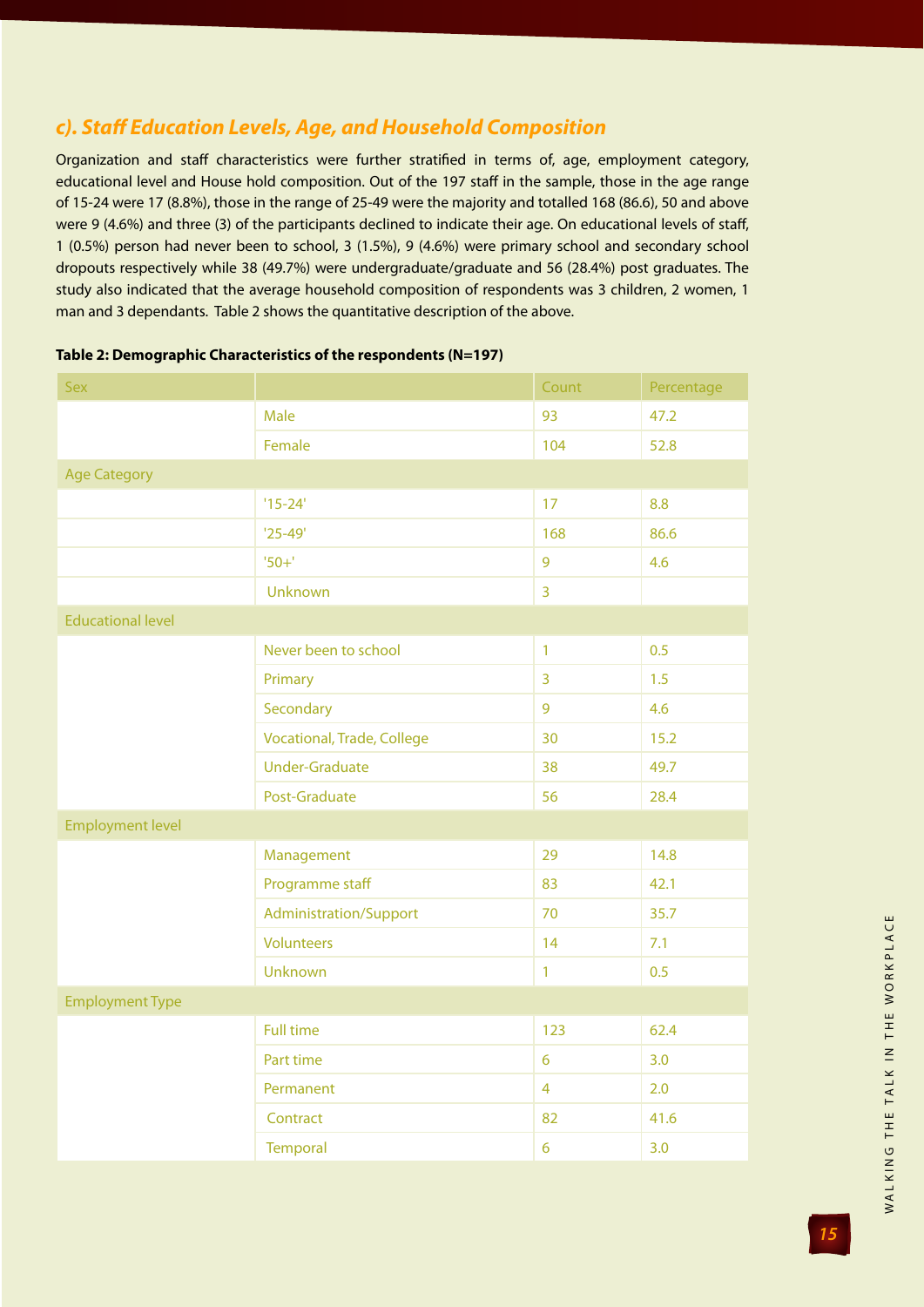| <b>House Hold composition</b> |                                  |                                              |                                                |                                    |
|-------------------------------|----------------------------------|----------------------------------------------|------------------------------------------------|------------------------------------|
| <b>Statistics</b>             | <b>Number of children in HH:</b> | <b>Number</b><br>of Adult<br>women in<br>HH: | <b>Number of</b><br><b>Adult men in</b><br>HH: | No of other<br>dependants<br>in HH |
| Mean                          | 2.6                              | 1.6                                          | 1.2                                            | 3.5                                |
| <b>Std. Deviation</b>         | 2.6                              | 1.3                                          | 1.0                                            | 4.0                                |

## Stigma and Discrimination

#### *a). Organization Managers*

Findings as shown in Table 3 indicated that managers in 30 (54.5%) organizations perceived that their staff would generally be supportive of HIV positive staff, while managers in 17 (31%) organizations would not reject HIV positive staff. In total, managers within 47 (85.5%) of organizations perceived low stigma and discrimination of HIV positive staff. However managers within 8(14.5%) organizations indicated that they do not know whether positive staff would not be rejected by fellow workers and neither did they know whether staff would support HIV positive staff. The table below indicates management perception of stigma and discrimination in their workplaces.

#### **Table 3: Management Perception on Stigma and Discrimination of the HIV positive within Organization (n=55).**

|           |                                           | # of<br><b>Respondents</b> | <b>Percentage</b> |
|-----------|-------------------------------------------|----------------------------|-------------------|
| Levels of | Other staff would generally be supportive | 30                         | 54.5              |
| stigma    | Staff would not reject HIV+ staff         |                            | 30.9              |
|           | Don't know                                | 8                          | 14.5              |
|           | Total                                     | 55                         | 100               |

#### *b). Managers' Perceptions on HIV Testing & Employment and Promotion & Confidentiality of Staff Living with HIV.*

Study findings indicated in Figure 1 shows that a small proportion (2%) of managers responded that HIV sero status would be a barrier to recruitment, while 91% indicated that HIV status is not a barrier to recruitment and promotion. Another 82% indicated that HIV testing was not a prerequisite for employment, and 87% of the managers indicated that HIV and AIDS confidentiality was promoted within their organizations. The figure below is a graphical representation of the above statistics.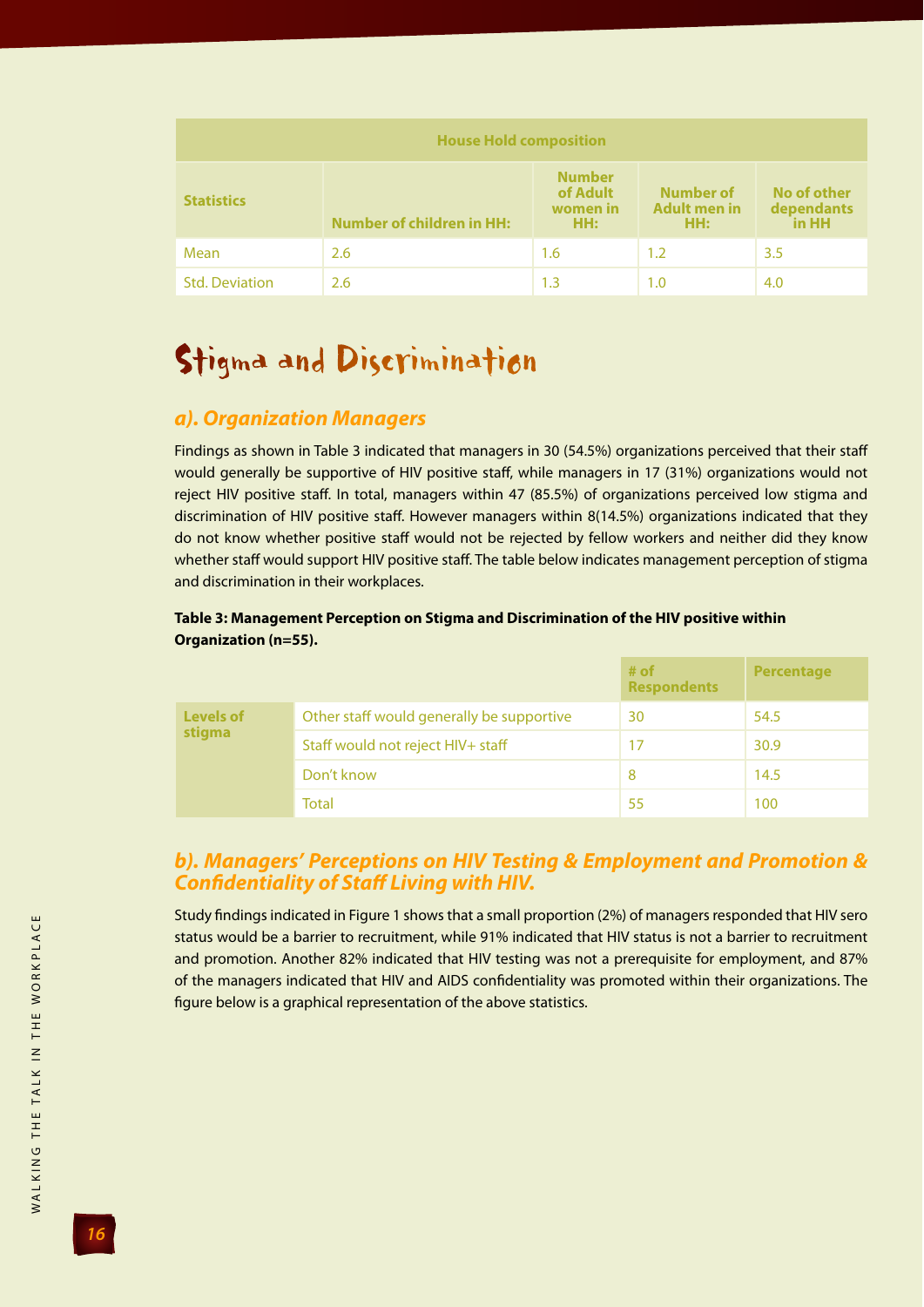#### **Figure1: Management Perception of Stigma and Discrimination**



#### *c). Staff Perceptions on Stigma and Discrimination in the Work Place:*

Perceptions of stigma and discrimination among staff were analyzed in consideration of the following: HIV positive person getting a job and a promotion; acceptance of HIV positive staff by colleagues;, attitudes towards sexual orientation of fellow staff and; whether staff would subject those affected by HIV to blame, shame and judgment.

Findings from the staff survey revealed that HIV status did not affect job promotion and retention. As shown in Figure 2, a total of 80% of the respondents revealed that PLHIV had the same chances of getting jobs in their organizations like people without HIV. A significant number, 13%, revealed that they did not know. It is also worth acknowledging the 4% who revealed that PLHIV had more chances of getting jobs than people whose status were not disclosed.

#### **Figure 2: Chances of PLHIV Compared to a non HIV+ Person Getting a Job**

![](_page_18_Figure_6.jpeg)

Similarly, findings also revealed that HIV sero status did not affect promotion at the job. A total of 77% of staff interviewed revealed that staff member living with HIV have same chances of promotion like those without HIV. Another 13% said they did not know, while 4% revealed that staff with HIV had more chances. These statistics are illustrated in Figure 3.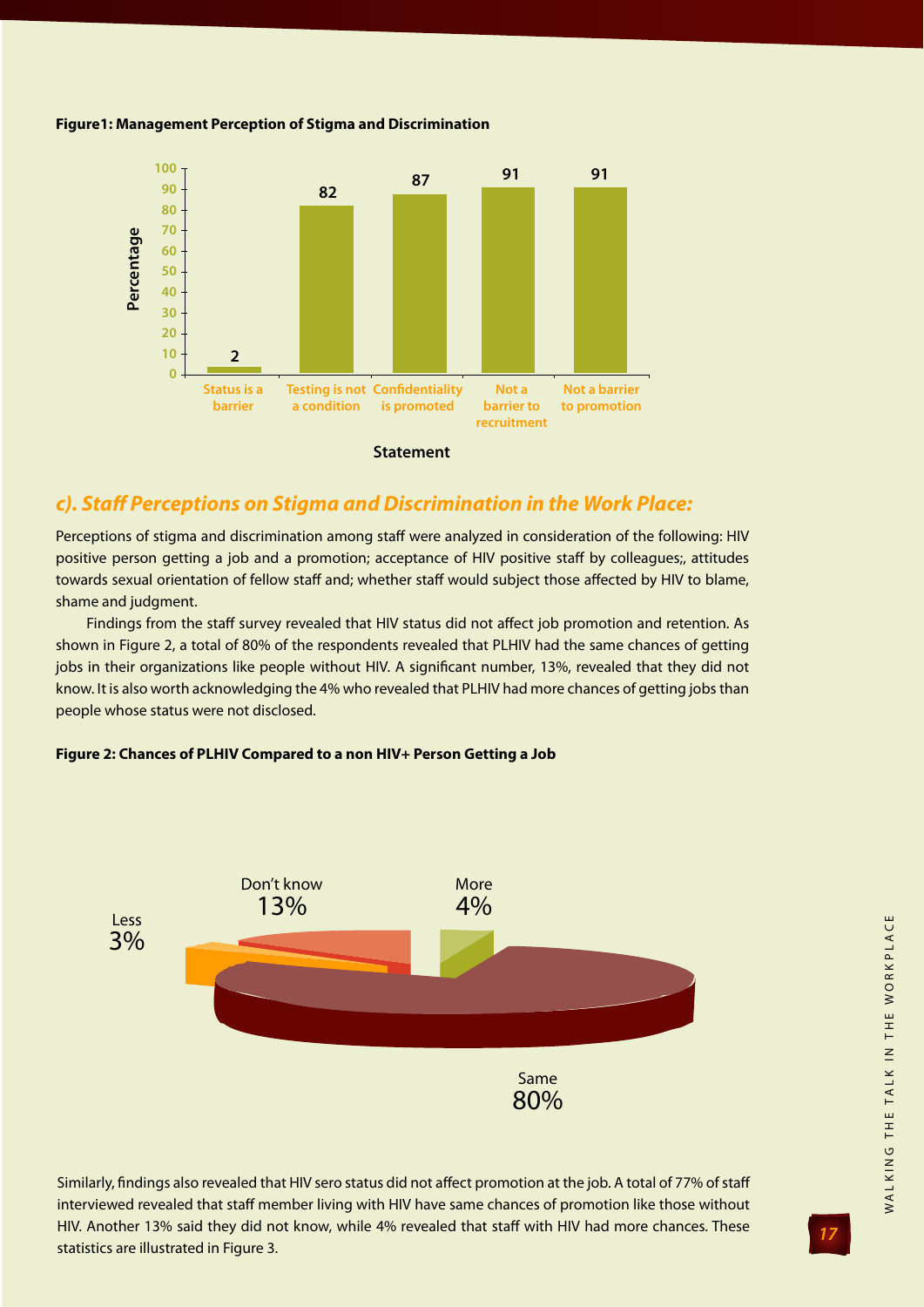![](_page_19_Figure_0.jpeg)

![](_page_19_Figure_1.jpeg)

Respondents were asked to state which gender would receive acceptance when they disclose their HIV sero status. A look at Figure 4 shows that 82% of them revealed that men and women would receive the same chance of acceptance, while 5% revealed that women would be accepted more than the men. Only 1% of the respondents pointed out that men would be accepted than the women, while 12% revealed that they did not know.

![](_page_19_Figure_3.jpeg)

#### **Figure 4: Gender Representation of Acceptance after Disclosure of HIV Sero Status**

### Internal Mainstreaming

#### *a). Staff Knowledge on HIV and AIDS*

#### **Table 4: Percentage Representation of Staff Knowledge on HIV Issues**

| <b>Knowledge on HIV Transmission, Prevention, and Treatment</b> | <b>Frequency</b><br>(N) | Mean (N) |
|-----------------------------------------------------------------|-------------------------|----------|
| Mean staff knowledge score (%) on prevention, 4 items           | 197                     | 90.7     |
| Mean number of misconceptions by staff on prevention, 7 items   | 25                      | 21.7     |
| Mean staff knowledge score (%) on transmission, 9 items         | 197                     | 85.6     |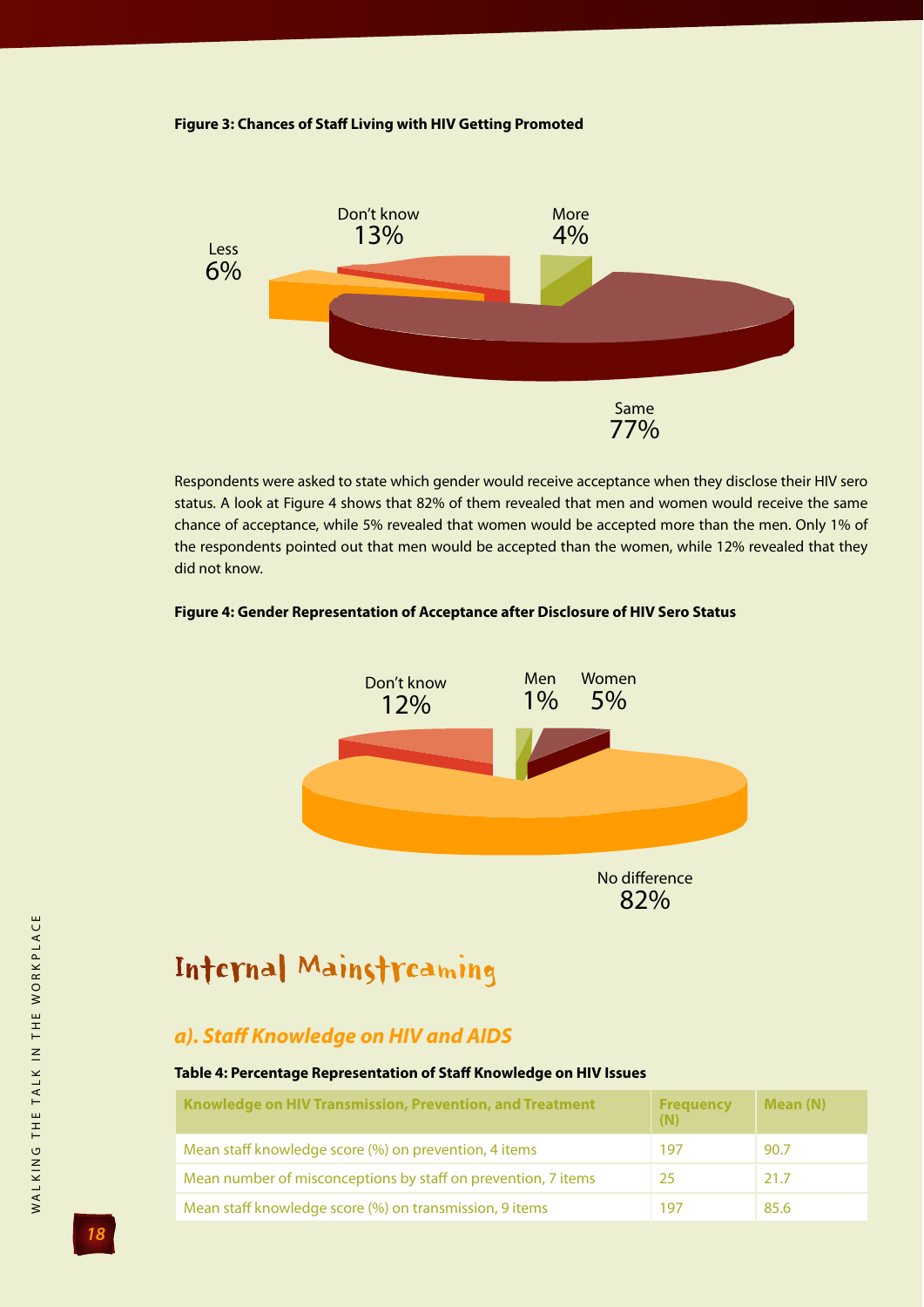#### *b). Status of HIV Workplace policies:*

Findings on the status of HIV workplace policies among the 55 organizations revealed that the status of HIV workplace policies vary from one organization to the other. Whereas a good proportion of participating organizations (21.8%) revealed having policies under implementation, a significant number of them consented to having no policies (12.7%), while others lie in the development, draft and under review stages. Table 5 reflects on the details of the HIV policy status among the participating organization.

| <b>Policy status</b> |                           | # of CSOs | <b>Percentage</b> |
|----------------------|---------------------------|-----------|-------------------|
|                      | Non existent              | 7         | 12.7              |
|                      | In process of development | 8         | 14.5              |
|                      | <b>Draft</b>              | 12        | 21.8              |
|                      | Review                    | 7         | 12.7              |
|                      | Final(endorsed)           | 9         | 16.4              |
|                      | Under implementation      | 12        | 21.8              |
|                      | Total                     | 55        | 100.0             |

#### **Table 5: Status of workplace policies**

#### *c). Awareness of HIV Workplace Policies:*

Findings revealed that most organizational staff members were aware of the availability of HIV workplace policies in their organizations. A total of 22.8% of 197 staff interviewed were aware of the availability of HIV WPP in their organizations, while 9.6%, 22.3%, 26.4% had seen it, read it and used it respectively. Table 6 indicates the distributions as discussed above

#### **Table 6: Shows percentages of HIV workplace policy awareness status.**

| <b>HIV WPP awareness</b>     |                            | # of<br><b>Respondents</b> | <b>Percentage</b> |
|------------------------------|----------------------------|----------------------------|-------------------|
|                              | <b>None</b>                | 20                         | 10.2              |
|                              | Don't Know                 | 17                         | 8.6               |
|                              | Aware                      | 45                         | 22.8              |
|                              | Have seen it               | 19                         | 9.6               |
|                              | Have read it               | 44                         | 22.3              |
|                              | Have used it               | 52                         | 26.4              |
|                              |                            |                            |                   |
| <b>HIV &amp; AIDS in the</b> | <b>None</b>                | 37                         | 18.8              |
| past 12 Months               | Don't know                 | $10$                       | 5.1               |
|                              | Aware but not participated | 37                         | 18.8              |
|                              | Participated               | 113                        | 57.4              |
|                              | <b>Total</b>               | 197                        | 100.0             |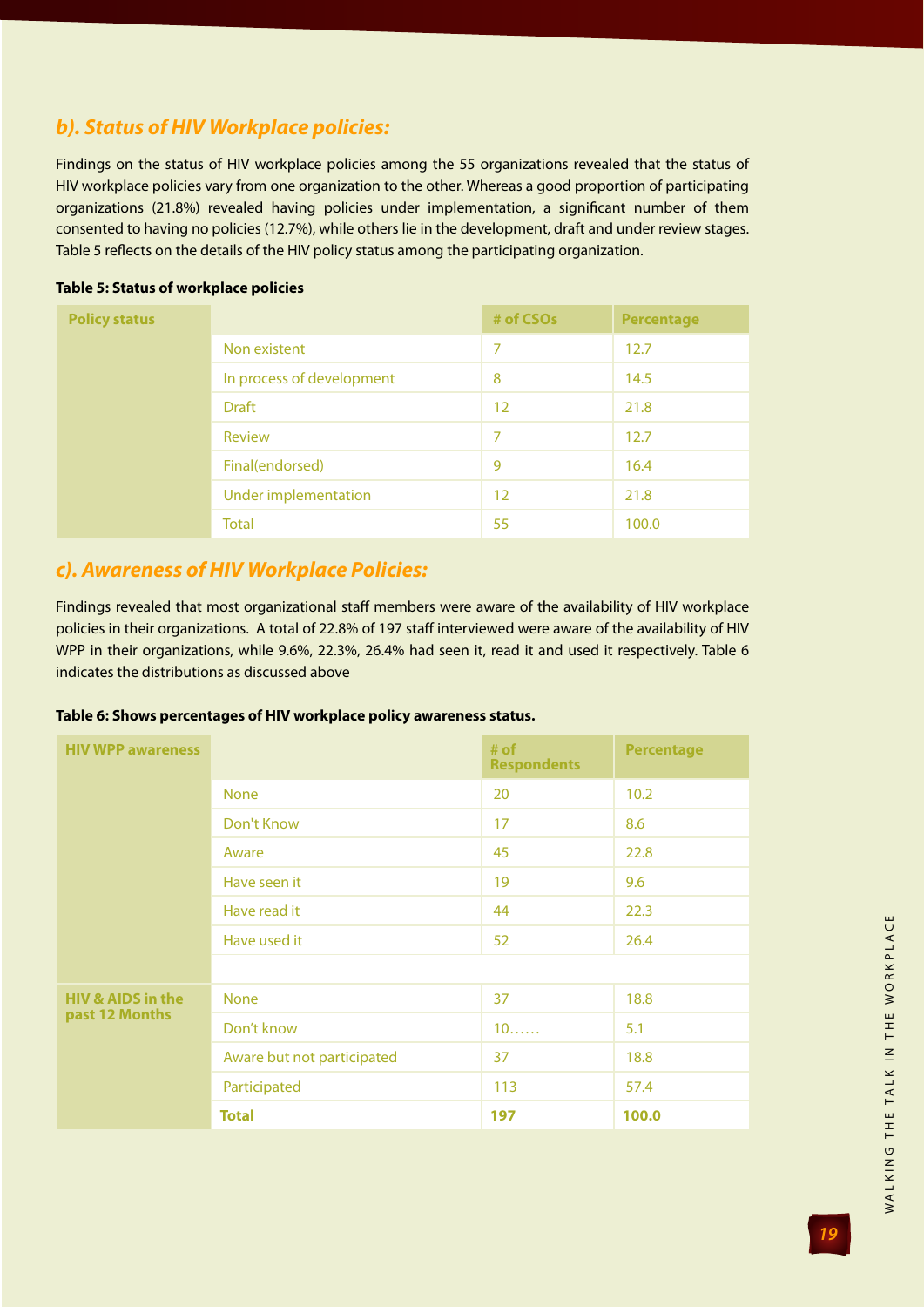#### *d). Involvement of PLHIV*

The findings as shown in Figure 7 shows that the most common mode of involvement of PLHIV in workplace policy activities was Education and training accounting for 51%, followed by support and counseling, policy and planning accounting for 41% and 39% respectively. However, a relatively large percentage of participant organizations revealed that they either did not know (34%) or revealed that PLHIV were not involved in any way (5%).

![](_page_21_Figure_2.jpeg)

**Figure 7: Shows Levels of Meaningful Involvement of PLHIV in Workplace Programmes (n=197).**

#### **Mode of involvement**

#### *e). Participation in WPP development process*

The question on participation in WPP development process solicited results that were compiled as given in Figure 5. Of the 55 organizations interviewed, 42% revealed that their workplace policies were developed by all staff with the support of external experts while 40% revealed that the workplace policies were developed by the management and program staff. Only 18% of the organizations did not specify.

#### **Figure 5: Percentage Distribution of Involvement in the Development Process of the HIV Workplace Policy (n=55)**

![](_page_21_Figure_8.jpeg)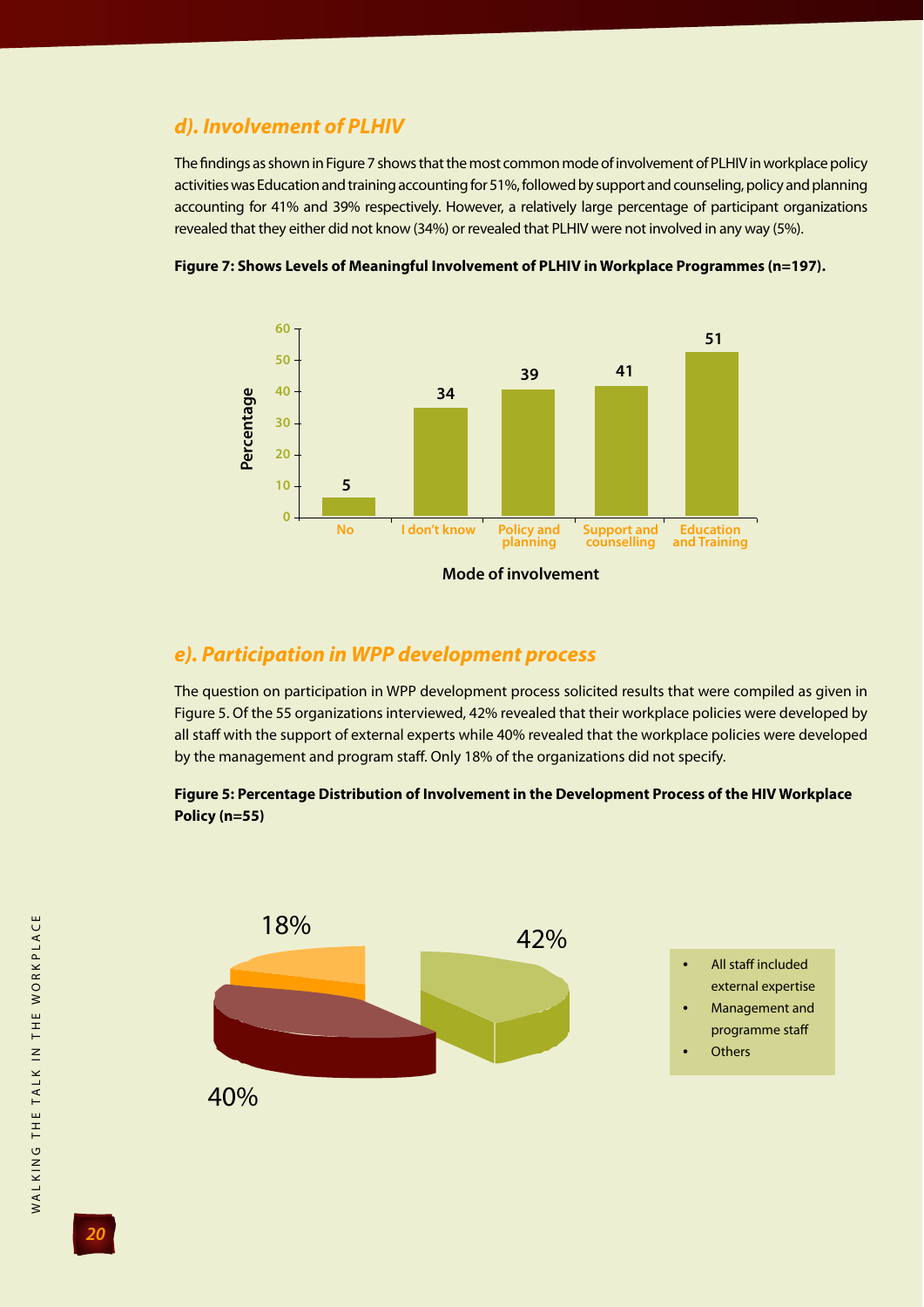## Access to HIV and AIDS Services

#### *a). Services available at the Workplace*

In regards to HIV service available at the workplace, respondents revealed that information materials and awareness sessions were the most frequent HIV services in their organizations with 80% and 75% respectively. Other HIV services accessed at the work place that were mentioned include: HIV treatment (16%), testing and counseling (27%), linking and learning (55%) and availability of condoms (58%). Figure 6 below shows graphical representation of this.

![](_page_22_Figure_3.jpeg)

#### **Figure 6: Percentage distribution showing HIV services available in the workplace.**

#### *b). Availability of VCT Services at the Workplace*

Findings as presented in Table 8 shows that VCT services are mainly accessed through other service providers (49%) but not within or at the workplace (14.5%). It is worth noting that 34.5% of the 55 organizations revealed that there were no VCT services available at the workplace while 1 organization revealed that it did not know.

#### **Table 8: Shows the availability of VCT at the workplace**

|                  | <b>Frequency</b> | Percentage |
|------------------|------------------|------------|
| Within workplace | 8                | 14.5       |
| None             | 19               | 34.5       |
| With others      | 27               | 49.1       |
| Don't know       |                  | 1.8        |
| <b>Total</b>     | 55               | 100.0      |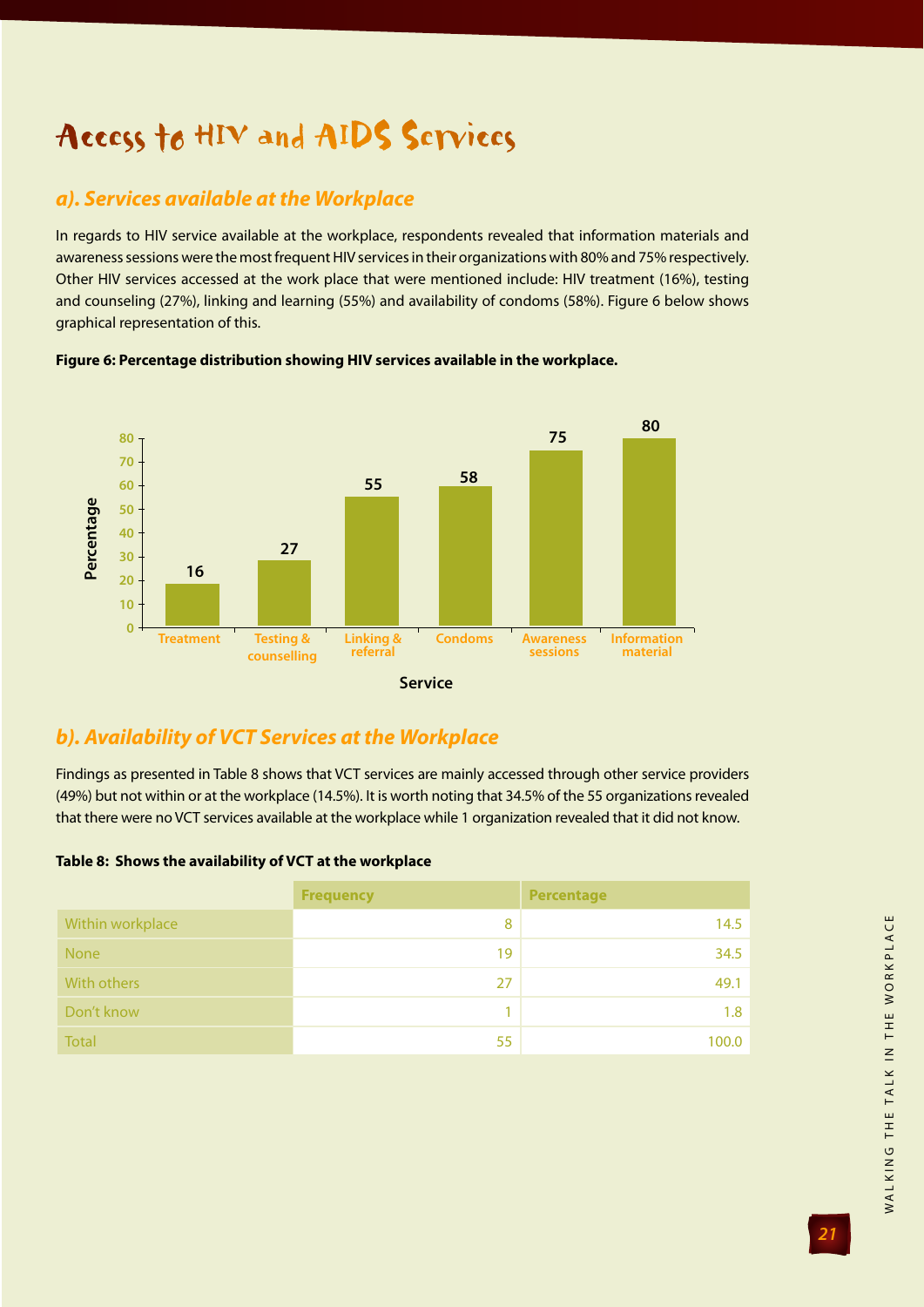#### *c). Strategies in place to encourage staff to Access VCT*

When asked whether there was anything in place to encourage staff to go for VCT, most organizations (40%) revealed that staffs were encouraged to attend VCT during special events, while another (38%) said that they were given time off by their organizations to go for VCT. Figure 7 is a reflection of their responses.

![](_page_23_Figure_2.jpeg)

![](_page_23_Figure_3.jpeg)

### Linking and Learning

#### *a). Methods/ways for Learning from one Another*

Organizations were asked to state the methods they had used in the past 12 months to learn from other organizations. Their responses include; 58% revealing that it was through conferences and seminars, another 58% pointing out that it was through capacity building training, while 20% said through exchange visits. The figure below reflects these and other methods mentioned by the organizations. These statistics are presented in Figure 8.

![](_page_23_Figure_7.jpeg)

![](_page_23_Figure_8.jpeg)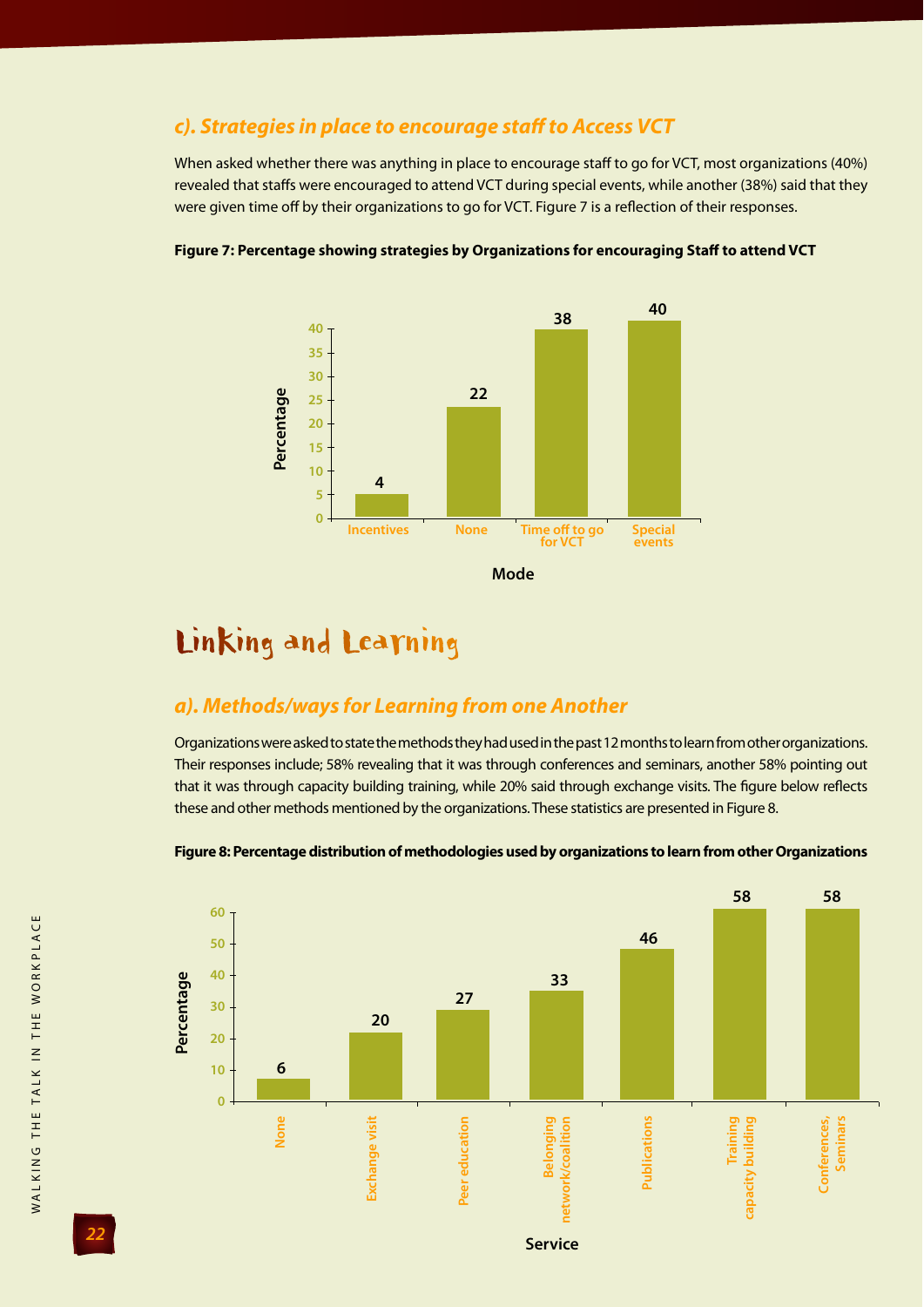#### *b). Belonging to Networks or Coalitions*

Organizations were also asked whether they belonged to networks or coalition. The responses reveal that organizations that belong to networks (32) are slightly more than those that are not (23) as shown in Table 9 below.

|                | <b>Frequency</b> | <b>Percent</b> |
|----------------|------------------|----------------|
| <b>Yes</b>     | 32               | 58.2           |
| N <sub>o</sub> | 23               | 41.8           |
| <b>Total</b>   | 55               | 100.0          |

#### **Table 9: Percentage of Organizations that belong to Networks**

## Lobbying and Advocacy

#### *a). Type of Advocacy Activities in which Organizations are Involved*

Findings show that organizations participate in diverse HIV related advocacy activities. In Figure 9, a total of 64% of the organizations mentioned that they were involved in Human Rights related HIV advocacy, 55% involved in networks of PLHIV, 47% in PLHIV rights, while 40% and 13% were involved in advocacy with donors and 13% respectively.

![](_page_24_Figure_7.jpeg)

![](_page_24_Figure_8.jpeg)

WALKING THE TALK IN THE WORKPLACE WALKING THE TALK IN THE WORKPLACE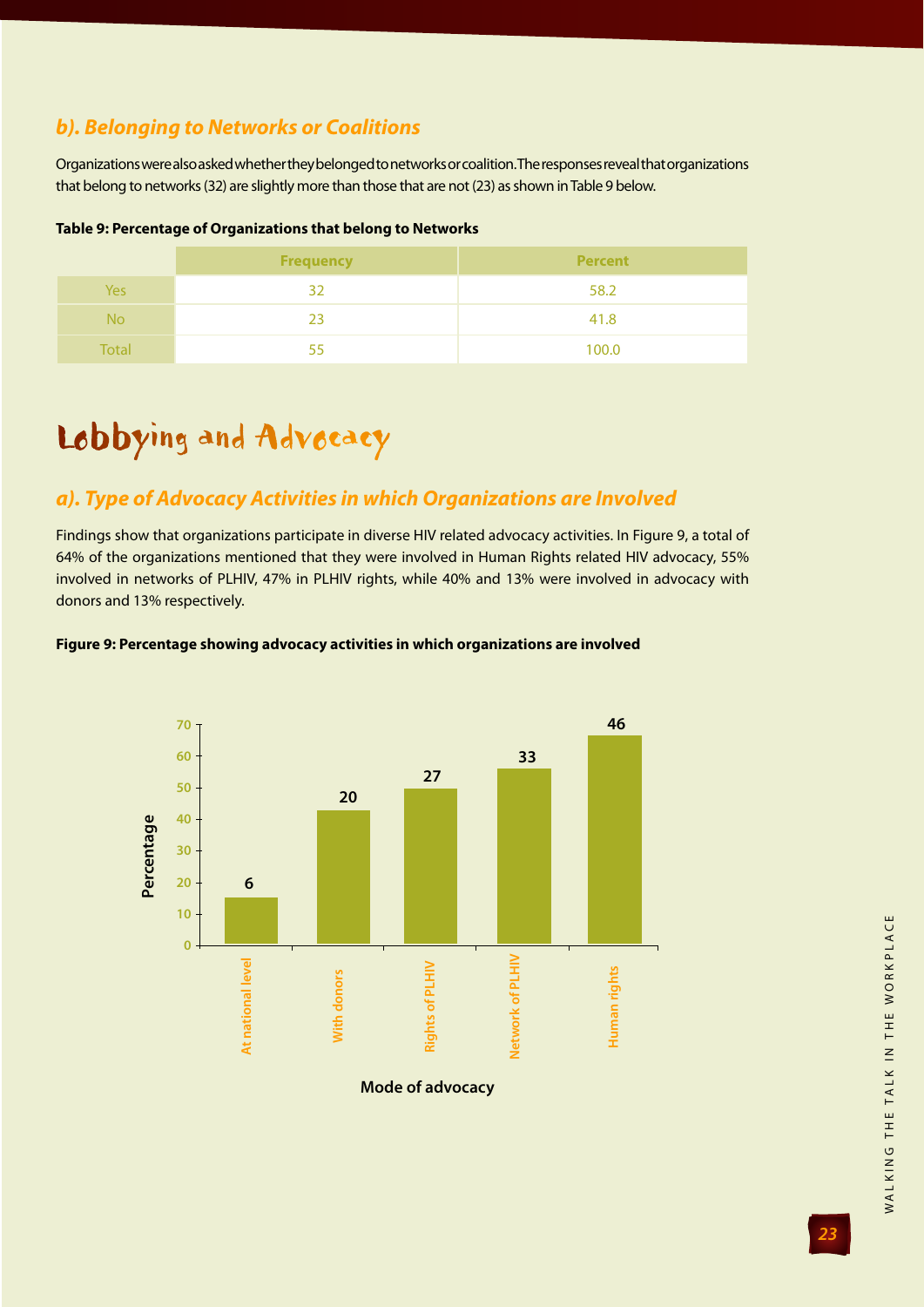#### *b). Staff awareness of the Organizations' HIV Advocacy Related Activities*

Staff awareness of advocacy activities in which staff were involved was another variable on which organizations activities on advocacy were assessed. Findings show that 58.4% of the staff interviewed (N115) said their organizations were proactively involved in HIV related advocacy, 63 staff members (32.2%) said their organizations were involved passively, 12 (6.1%) said they did not know, and only 7 staff members (3.6%) said their organizations were not involved in any advocacy at all. Table 10 reflects what the staff revealed.

|                 | <b>Frequency</b> | <b>Percentage</b> |
|-----------------|------------------|-------------------|
| <b>No</b>       | 7                | 3.6               |
| Don't know      | 12               | 6.1               |
| Yes passively   | 63               | 32.0              |
| Yes proactively | 115              | 58.4              |
| <b>Total</b>    | 197              | 100.0             |

#### **Table 10: Showing staff Awareness of employer advocating for rights and services of PLHIV.**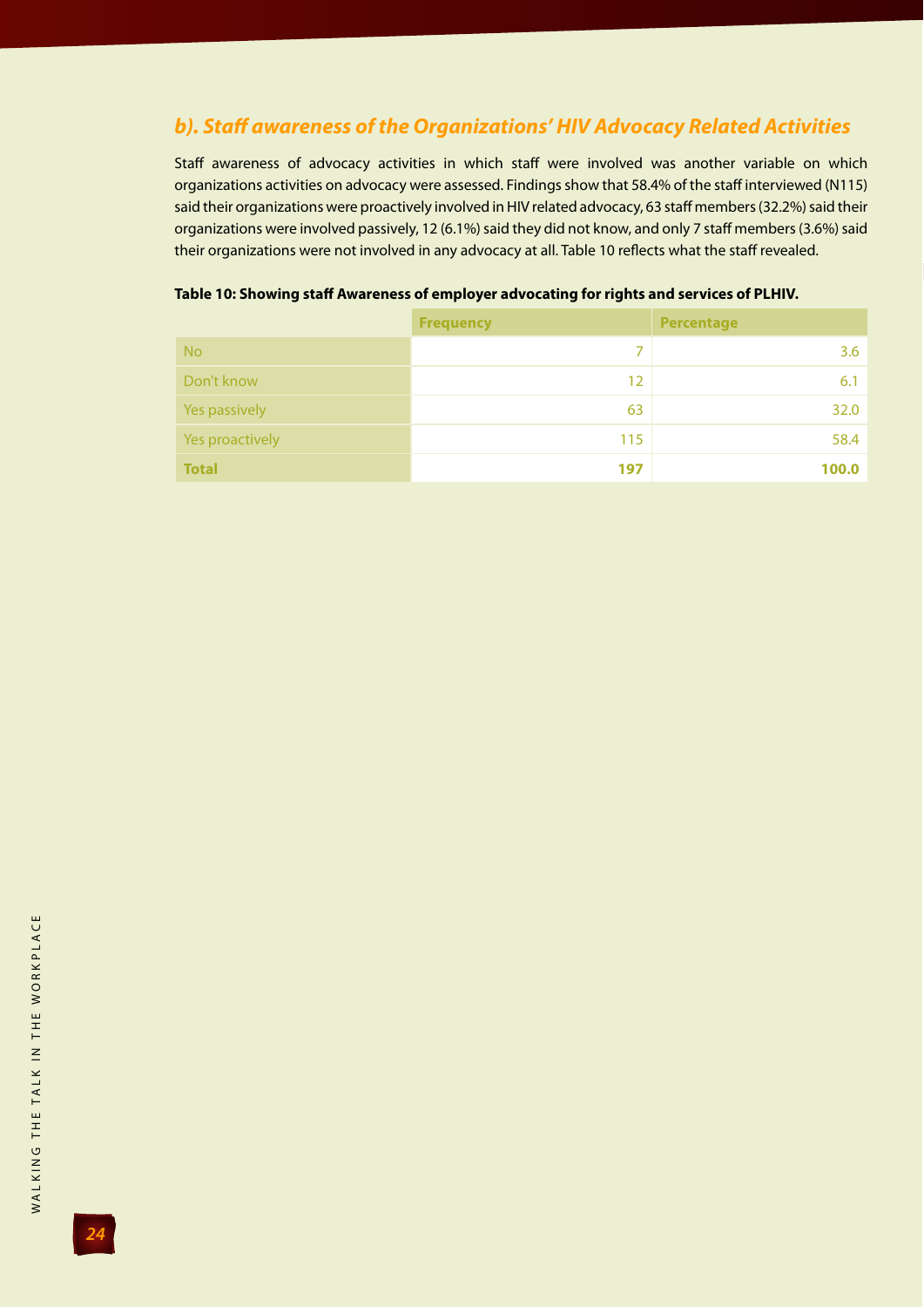## Conclusions and Recommendations: Internal HIV and AIDS Mainstreaming

**FINDINGS REVEALED A POSITIVE RESPONSE** to HIV and AIDS at the workplace and the urge to support staff HIV and AIDS among the 55 participating organizations, evidenced by the number of organizations that have HIV policies that are being implemented (21.8%), policies under development (14%), that are in draft form (21.8%) and that are under review (12.7%).

*"HIV and AIDS should be addressed at work place because employees spend most of their time at the workplace. It is through there that they can get information on where to receive services from the service providers."* 

#### Participant in Male FGD, Kampala

Findings revealed that most staff were aware of availability of and had used the organizations' workplace policies. 26.4% of the 197 staff interviewed had used them, 22.3% had read the policies, and an even bigger number (113 out of 197) had participated in their development. However, percentages of staff that revealed that their organizations did not have HIV workplace policies (10.2%) and those that did not know whether their organizations had HIV WPP (8.6%) cannot be ignored. The percentages are significant to indicate gaps in the organizations' HIV and AIDS internal mainstreaming activities especially in the areas of workplace policy development, implementation and dissemination across all staff levels and gender. More so, the aspect of staff that had seen and read the policies does not indicate implementation of the policies and therefore, needs further exploration.

#### *Recommendations:*

Based on the above, it is imperative that organizations with HIV workplace policies should adopt strategies for increasing awareness on their HIV workplace policies to all levels of staff. Some of these strategies could include developing reader/user friendly versions of the policies, that is summarized versions highlighting the main sections of the policies. Some of these could be translated into the main local languages to benefit staff that is weak in the English language. For the organizations in which policies are under review, and those whose policies are under development, the processes should be participatory, involving all levels and gender of staff, and the final policy should be disseminated to all staff using some of the above suggested strategies.

This study also recommends that there is need for further review to establish availability of HIV and AIDS internal mainstreaming activities in organizations whose staff stated that they are aware of availability of HIV and AIDS Work Place Policies, had seen and read the HIV WPP. This is because these variables do not conclusively indicate HIV mainstreaming, or implementation of the policies.

![](_page_26_Picture_8.jpeg)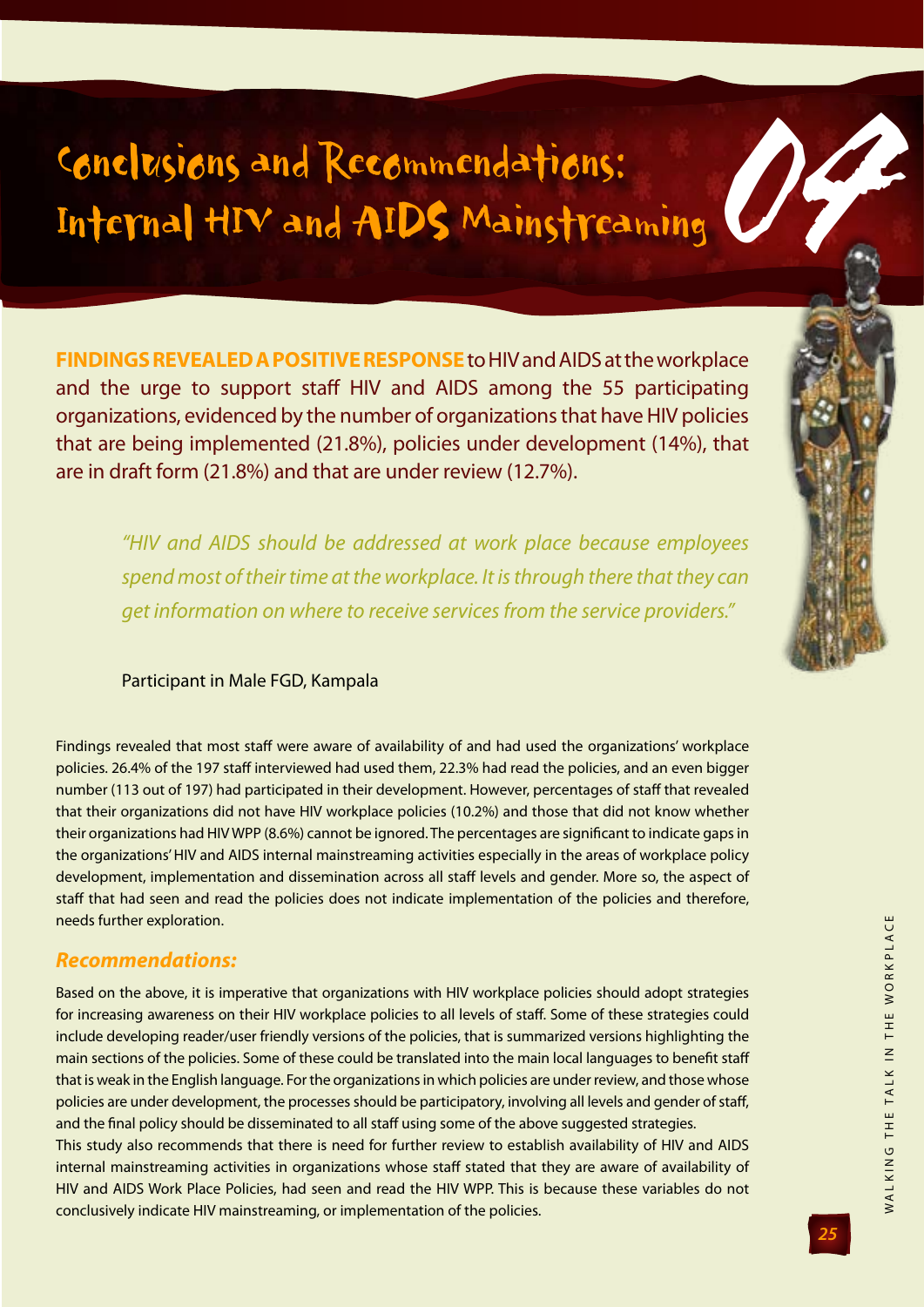## Access to HIV Prevention, Treatment and Care<br>Services

Study findings show that there is less of the biomedical HIV and AIDS services (treatment, care and support) available in the supported organizations' workplaces, and more of the preventive services like awareness creation and condom supply. There are also limited opportunities to encourage staff to go for VCT services. FGD showed that staff accessed HIV treatment services from nearby health service providers. FGD also showed that many organizations, especially those with workplace policies, had arrangements for their staff treatment, care and support services.

*"Each individual is given some money then..(they)… know how to cater or use that money. We also cater for those that fall sick, we give first Aid only in the organization".*

 *"For us we had a staff saving scheme but later the amount of money was limited. Since we had TASO and Uganda cares, we … link them (to these organizations) and then they go and get the services. And if one is sick we identify specific clinics (though) this is limited".* 

Participants in the All-female FGD, North Eastern Uganda

#### *Recommendation*

It is recommended that organizations should identify and document information on Health services in areas where their staff stay or live, and those near the office premises. The information should be shared with staff during internal learning sessions on HIV and AIDS or by displaying it in strategic locations in the office (like on HIV and AIDS corners). The information could also be printed and copies directly given to staff members for reference purposes.. This information could be on names of the service providers, nature and location of HIV and AIDS services provided (VCT, CD4), the days of services, among others. In here, ACORD also needs to play a supportive role in linking the CSOs to ASOs since it has already established good working relations with them as strategic partners to support the HIV and AIDS work place project implementation in Uganda.

### Linking and Learning

Organizations revealed a moderate level of linking with other organizations and learning from them for purposes of tapping from their skills and also evidenced by belonging to networks. However, organizations attach relatively high importance to linking and learning as evidenced from this quotation: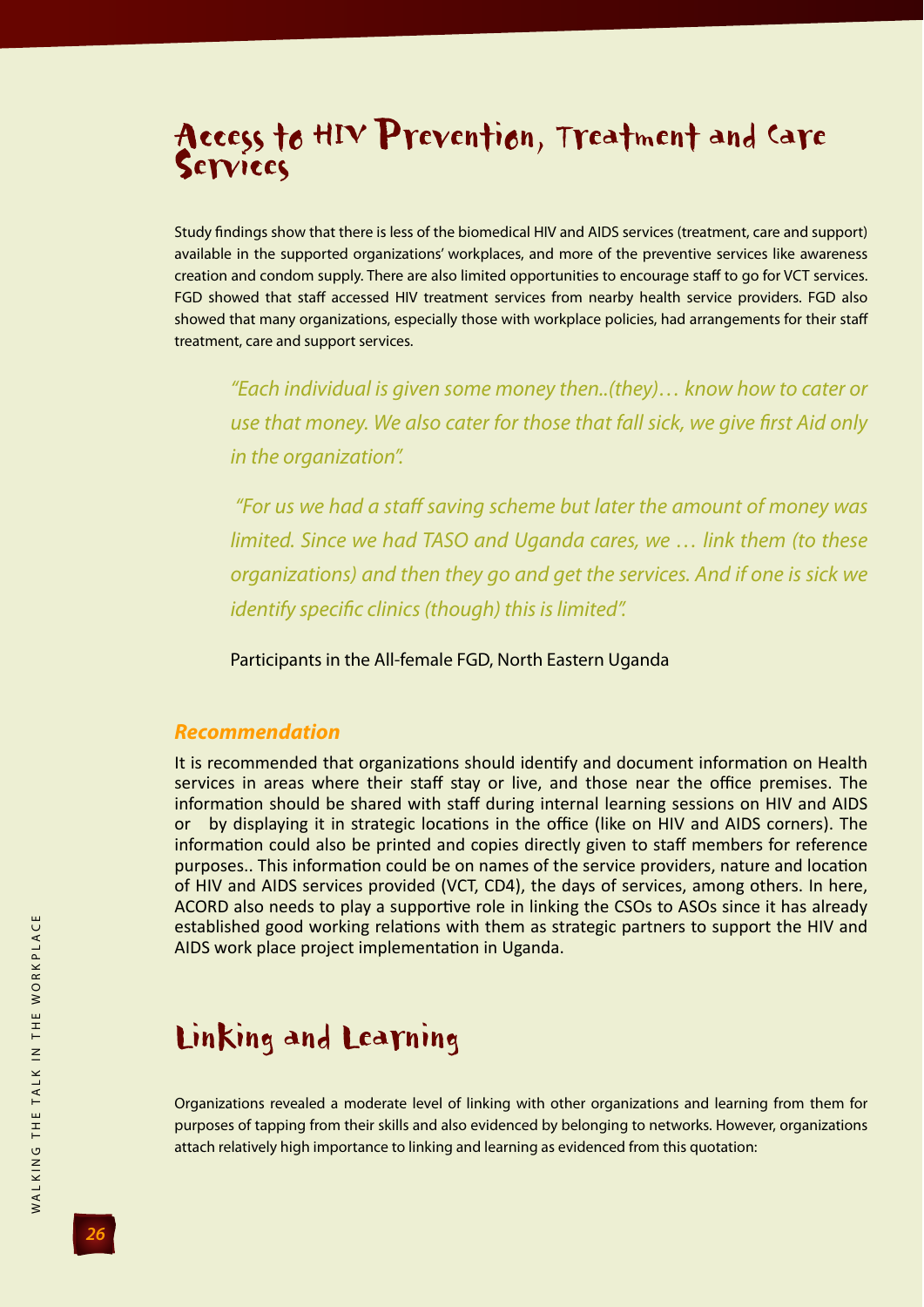*"In Karamoja you have to coordinate all the programs like the ... (5) W's. Who does what? Where? When? ... And they (other organizations) will need to have all the contacts of your staffs. So all organisations seem to know what other organisations do in the Karamoja region (to be able to see what they can learn from them)."* FGD Participant, Senior Management, North Eastern Uganda meeting

Although this study revealed that a significant number of organizations were involved in some level of linking and learning , there are no indicators to show how this linking and learning benefits the organizations and its staff in responding to HIV and AIDS at the work place. Garvin, (1993:80)<sup>1</sup>, stated that *"a learning organization is one that is skilled at creating, acquiring and transferring knowledge and at modifying behavior to reflect new knowledge and insight*; This study did not establish levels of behavior modification in the organizations resulting from linking and learning. Linking and learning, as according to Garvin, does not only involve participation in some of the linking and learning activities, but involves other aspects like replicating the good practices learnt from the linking, and documentation and sharing of good practices.

#### *Recommendation:*

ACORD Uganda should conduct a simple assessment to establish performance of the organizations on the areas of modifying behavior. The study should reflect on knowledge and insights learnt through documentation and sharing of good practices within and among the partner organizations. It should then conduct capacity development programs for the partner organizations in relation to the identified gaps.

## Lobbying and Advocacy

Though findings indicate that organizations are engaged in HIV and AIDS related advocacy and lobbying as each organization mentioned engagement in at least one advocacy activity, it was evident that this was mainly at the local (district and community) levels and among fellow NGO/CSO. National level advocacy on workplace policy related activities was low (13%), mainly because organizations did not perceive benefits of National level advocacy to their target groups/staff, and there were limited or no national level advocacy coordination mechanisms or institutions During one of the FGD, participants revealed the following:

*"We have pushed it up to the district level. When they are passing their annual LGDP, we look at the aspect of HIV&AIDS. The district fails to come up with a clear cut budget for HIV&AIDS and they end up making it a component within the (district) medical department".* 

Participant in the male FGD, Kampala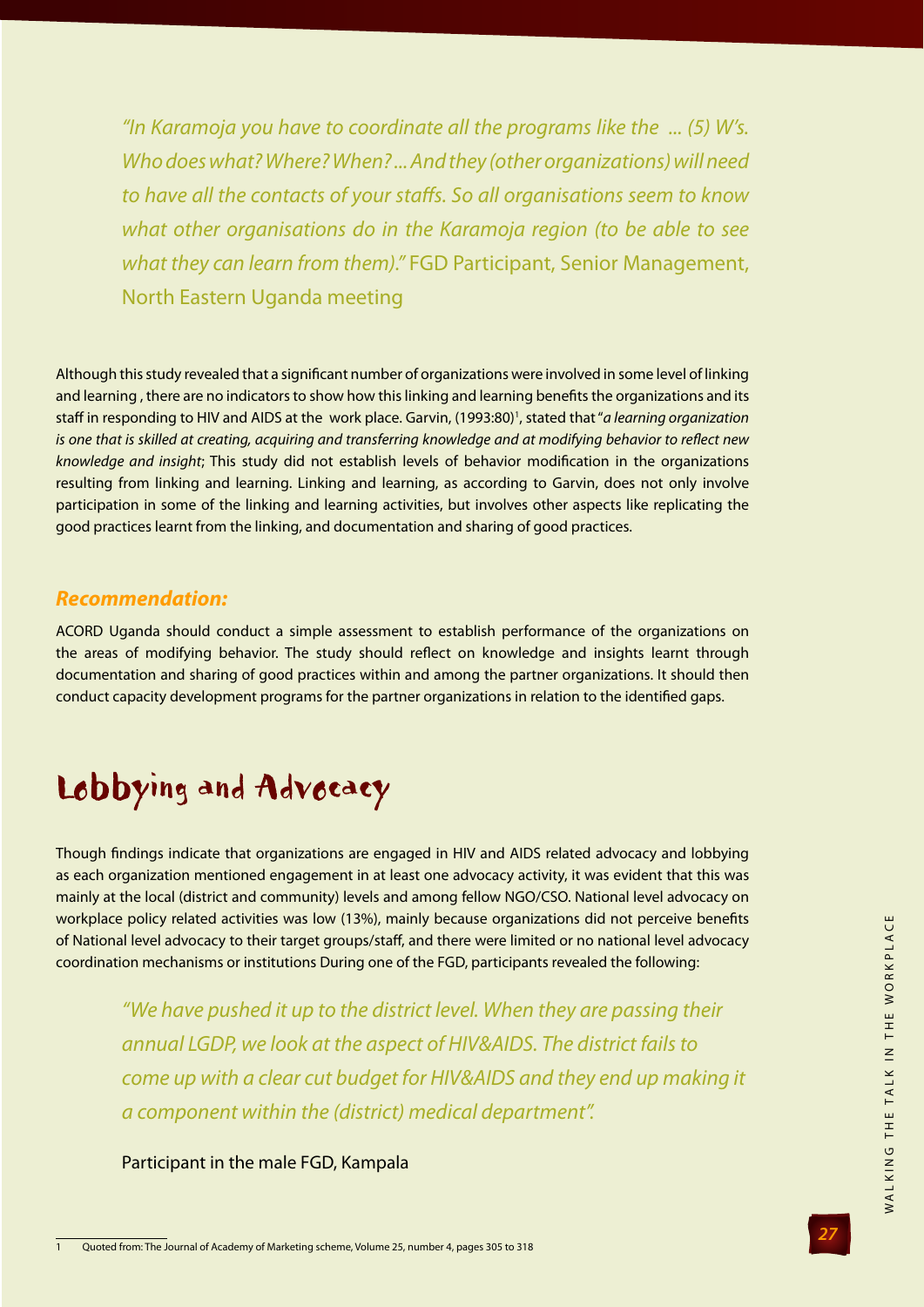*"I think we need a representative at the national level. Because we have been at the ministry of health's office in Kampala but things didn't work out the way I expected them to be."* 

FGD participant, Female Group, North Eastern Uganda

#### *Recommendations:*

ACORD should incorporate in its partner CSO training programs, sessions on the need and value of national level advocacy. This can set precedence to discussions on issues of how national policies influence practices of organizations, and why organizations should join coalitions and networks that facilitate discussion on national level HIV and AIDS issues.

In addition, ACORD should identify and share information on available national level workplace HIV and AIDS advocacy coalition with the partner CSO – including what they are, coordinating organizations, how to join them and specific issues discussed. This can go alongside supporting the partners to develop advocacy action plans and strategies that are in line with national level advocacy issues.

### Stigma and Discrimination

The study revealed differences in Perceptions of stigma and discrimination among the different organizations' staff levels. It was revealed that the general program staff and senior managers had higher knowledge of stigmatizing characteristics within their organizations than the lower level staff. These differences on stigma prevalence knowledge between managers and other staff is likely to be caused by lack of open sharing on HIV and AIDS between managers and their staff on day today welfare of the staff within their working environment. However, it is important to note that differences on stigma is more on daily relations at the workplace and not in terms of promotion and access to jobs during recruitment. On the issue of promotion and recruitment both managers and general staff indicated that HIV status is not prerequisite for recruitment or promotion.

#### *Recommendations:*

There is need to bridge the gaps in knowledge on stigma awareness between managers and their staff. In here managers should endeavour to discuss issues of HIV and AIDS with their staff on a regular basis in order to get such feedback. This can be achieved by increasing stigma awareness and management sessions at the workplace and creation of useful linkages with ASOs.

Need to pay particular attention to the gendered stigma within organizations since the studies indicated that female staff and the elderly seemed to be more stigmatized on the basis of their HIV status as compared to men. Here incorporation of Gender analysis during organizational self assessments, HIV and AIDs Internal and trainings should be emphasized, highlighting the needs of female staff and their risks and vulnerabilities to HIV infection.

Although there was no question for analyzing stigma in the context of persons with disabilities (PWDS), during the FGDs it was realized that PWDs living with HIV and AIDS highly stigmatized and vulnerable. This therefore calls for awareness sessions on the rights of PWDs in context of managing HIV and AIDS in the workplace. ACORD and participating CSOs need to create linkages and plans for practical involvement of PWDs in addressing HIV and AIDS related issues at the work.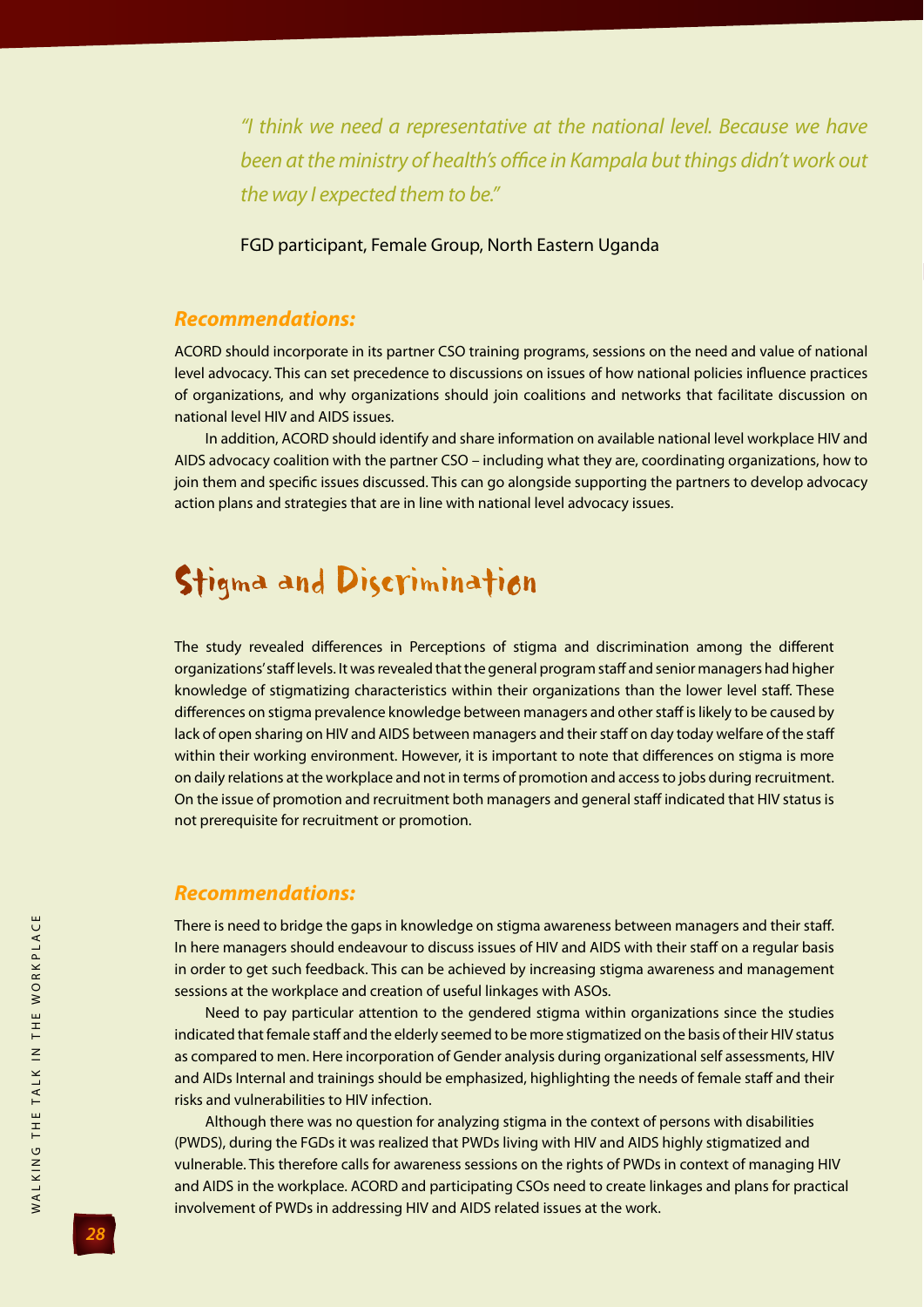# Appendices 05

## Appendix I:

#### *Number of Questionnaires filled in by ACORD Field Team*

| <b>Region</b>   | <b>Name of Organization and Acronym</b>                                                  | <b>Organization</b><br><b>Survey tool</b><br>(Yes/No) | Number of<br><b>Staff Tools</b><br><b>Filled</b> |
|-----------------|------------------------------------------------------------------------------------------|-------------------------------------------------------|--------------------------------------------------|
| <b>Northern</b> | Development Training and Research Center (DETREC)                                        | $\mathbf{1}$                                          | $\overline{2}$                                   |
|                 | <b>Community Organization for Rural Enterprise Activity</b><br><b>Management (CREAM)</b> | $\mathbf{1}$                                          | $\overline{2}$                                   |
|                 | <b>Christian HIV/AIDS Prevention and Support (CHAPS)</b>                                 | $\mathbf{1}$                                          | $\overline{2}$                                   |
|                 | Kitgum Women Peace Initiative (KIWEPI)                                                   | $\mathbf{1}$                                          | $\overline{2}$                                   |
|                 | <b>War Child Organization</b>                                                            | 1                                                     | 6                                                |
|                 | <b>Initiative for Community Empowerment and Support</b><br>(ICES)                        | $\mathbf{1}$                                          | $\overline{7}$                                   |
|                 | <b>Community Empowerment for Rural Development</b><br>(CEFORD)                           | 1                                                     | 3                                                |
|                 | Agency for Sustainable Rural Transformation (AFSRT)                                      | $\mathbf{1}$                                          | $\overline{3}$                                   |
|                 | <b>Concerned Parents Association (CPA)</b>                                               | 1                                                     | $\overline{2}$                                   |
|                 | Facilitation for Peace and Development (FAPAD)                                           | $\mathbf{1}$                                          | $\overline{3}$                                   |
|                 | <b>North East Chili Producers Association (NECPA)</b>                                    | $\mathbf{1}$                                          | 3                                                |
|                 | Camkwoki Grass Roots Initiative for Development<br>(CGRID)                               | 1                                                     | 7                                                |
|                 | <b>SUB-TOTAL</b>                                                                         | 12                                                    | 42                                               |
|                 |                                                                                          |                                                       |                                                  |
| <b>Central</b>  | <b>ISSIS Women's International Cross Cultural Exchange</b><br>(ISSIS WICCE)              | 1                                                     | $\overline{2}$                                   |
|                 | <b>BUSO Foundation</b>                                                                   | $\mathbf{1}$                                          | 5                                                |
|                 | Kyetume Community Based Health Care Programme                                            | $\mathbf{1}$                                          | 4                                                |
|                 | <b>Literacy and Adult Basic Education (LABE)</b>                                         | $\mathbf{1}$                                          | 3                                                |
|                 | Inter Religious Council of Uganda (IRCU)                                                 | $\mathbf{1}$                                          | 3                                                |
|                 | Uganda Joint Christian Council (UJCC)                                                    | $\mathbf{1}$                                          | 4                                                |
|                 | <b>Volunteer Efforts for Development Concerns (VEDCO)</b>                                | $\mathbf{1}$                                          | 9                                                |
|                 | Foundation for Human Rights Initiative (FHRI)                                            | 1                                                     | 3                                                |

![](_page_30_Picture_4.jpeg)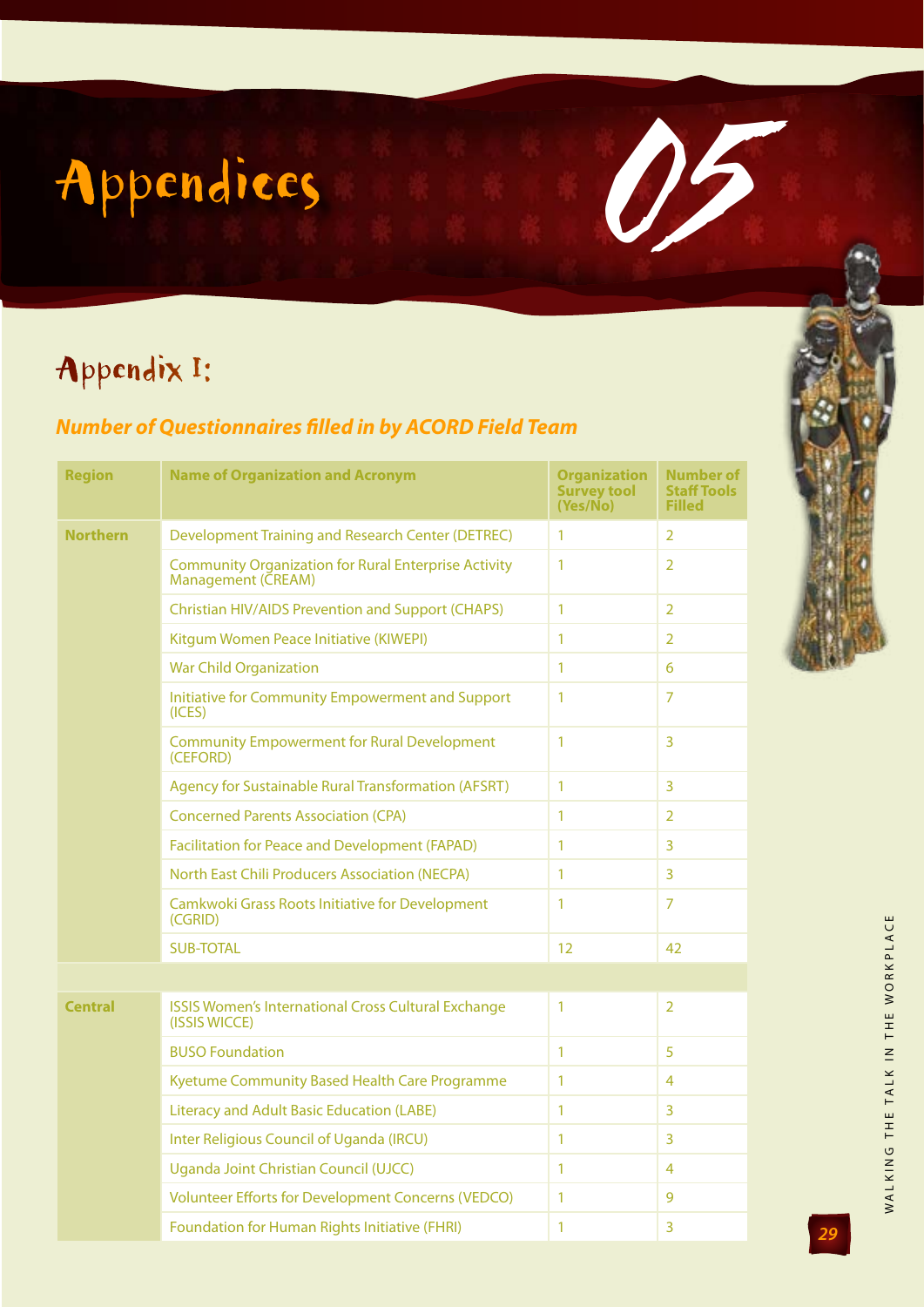| <b>Region</b>  | <b>Name of Organization and Acronym</b>                                                      | <b>Organization</b><br><b>Survey tool</b><br>(Yes/No) | <b>Number of</b><br><b>Staff Tools</b><br><b>Filled</b> |
|----------------|----------------------------------------------------------------------------------------------|-------------------------------------------------------|---------------------------------------------------------|
| Central        | Participatory Ecological Land Use Management (PELUM)                                         | $\mathbf{1}$                                          | $\overline{2}$                                          |
|                | Forum for African Women Educationalists Uganda<br><b>Chapter (FAWE)</b>                      | 1                                                     | 3                                                       |
|                | <b>Uganda Land Alliance (ULA)</b>                                                            | 1                                                     | $\overline{2}$                                          |
|                | Southern and Eastern Africa Trade Information and<br><b>Negotiations Institute (SEATINI)</b> | 1                                                     | 3                                                       |
|                | Women of Uganda Network (WOUGNET)                                                            | $\mathbf{1}$                                          | 3                                                       |
|                | <b>Eastern and Southern Africa Small Scale Farmers Forum</b><br>(ESSAF)                      | 1                                                     | 4                                                       |
|                | The Eastern African Sub-Regional Support Initiative for<br>the Advancement of Women (EASSI)  | $\mathbf{1}$                                          | 5                                                       |
|                | National Union of Women with Disabilities of Uganda<br>(NUWODU)                              | 1                                                     | 5                                                       |
|                | <b>Edukans Local Expertise Center Uganda</b>                                                 | $\mathbf{1}$                                          | $\mathbf{0}$                                            |
|                | <b>Community Development Resource Network (CDRN)</b>                                         | $\mathbf{1}$                                          | 1                                                       |
|                | Katwe Youth Development Association (KAYDA)                                                  | $\mathbf{1}$                                          | 0                                                       |
|                | <b>Community Development and Welfare Initiatives (CODI)</b>                                  | $\mathbf{1}$                                          | 0                                                       |
|                | Forum for Women in Democracy (FOWODE)                                                        | $\mathbf{1}$                                          | $\mathbf{1}$                                            |
|                | <b>Council for Economic Empowerment of Women (CEEWA)</b>                                     | $\mathbf{1}$                                          | 3                                                       |
|                | National Organic Agriculture Movement of Uganda<br>(NOGAMU)                                  | 1                                                     | 2                                                       |
|                | <b>Uganda Reach the Aged Association (URAA)</b>                                              | 1                                                     | 4                                                       |
|                | Uganda Women's Network(UWONET)                                                               | $\mathbf{1}$                                          | 5                                                       |
|                | Trans-cultural Psychosocial Organization (TPO-Ug.)                                           | 1                                                     | 6                                                       |
|                | <b>SUB-TOTAL</b>                                                                             | 26                                                    | 82                                                      |
|                |                                                                                              |                                                       |                                                         |
| <b>Western</b> | <b>Child Concern Initiatives Organization (CCIO)</b>                                         | $\mathbf{1}$                                          | 3                                                       |
|                | <b>Good Hope Foundation for Rural Development</b>                                            | 1                                                     | 4                                                       |
|                | Foundation for Urban and Rural Development (FURA)                                            | 1                                                     | 3                                                       |
|                | <b>SUB-TOTAL</b>                                                                             | 3                                                     | 10                                                      |
|                |                                                                                              |                                                       |                                                         |
| <b>Eastern</b> | <b>Organization for Rural Development</b>                                                    | Yes                                                   | 5                                                       |
|                | Church of Uganda Teso Diocese Planning and<br>Development Office (COU TEDDO)                 | Yes                                                   | 5                                                       |
|                | <b>Catholic Education Research and Development</b><br><b>Organization (CEREDO)</b>           | Yes                                                   | 6                                                       |
|                | <b>Church of Uganda Diocese Education Department</b>                                         | Yes                                                   | 2                                                       |
|                | <b>Teso Women Peace Activists (TEWPA)</b>                                                    | Yes                                                   | 5                                                       |
|                | Moroto Nakapiripirit Religious Leaders Initiative for Peace<br>(MONARLIP)                    | Yes                                                   | 1                                                       |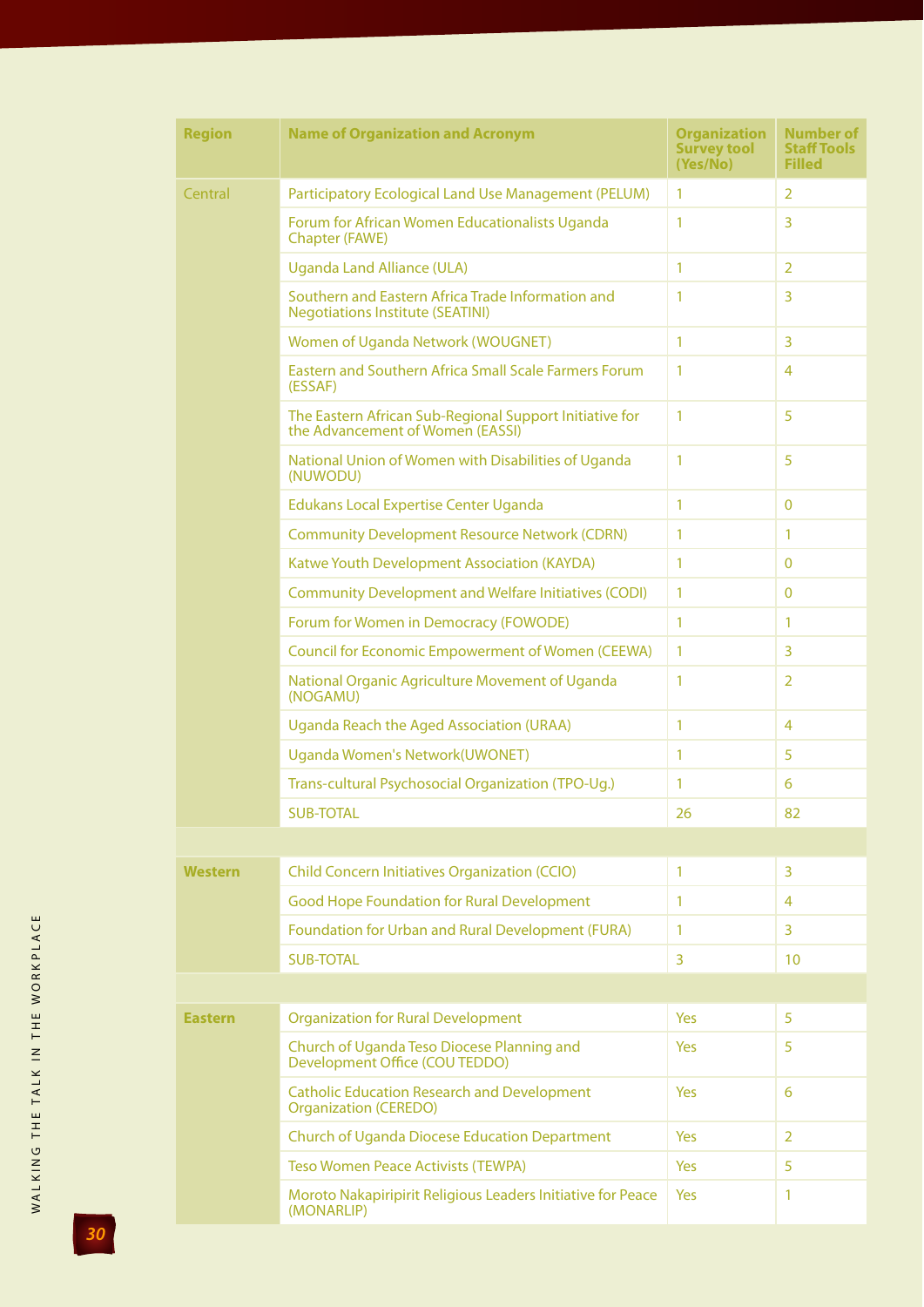| <b>Region</b>  | <b>Name of Organization and Acronym</b>                              | <b>Organization</b><br><b>Survey tool</b><br>(Yes/No) | <b>Number of</b><br><b>Staff Tools</b><br><b>Filled</b> |
|----------------|----------------------------------------------------------------------|-------------------------------------------------------|---------------------------------------------------------|
| <b>Eastern</b> | Dodoth Agro pastoralist Development Organization<br>(DADO)           | Yes                                                   | 5                                                       |
|                | <b>Warrior Squad Foundation (WSF)</b>                                | Yes.                                                  | 9                                                       |
|                | Kotido Peace Initiative (KOPEIN)                                     | Yes.                                                  | 2                                                       |
|                | Vision Teso Rural Development Organization (Vision<br><b>TERUDO)</b> | Yes                                                   | 3                                                       |
|                | Jinja Diocesan Development Coordinating Organization<br>(JIDDECO)    | Yes                                                   | 3                                                       |
|                | <b>Tororo Civil Society Network (TOCINET)</b>                        | Yes                                                   | 3                                                       |
|                | Karamoja Diocesan Development Services (KDDS)                        | <b>Yes</b>                                            | $\Omega$                                                |
|                | Health Need Uganda (HNU)                                             | <b>Yes</b>                                            | 11                                                      |
|                | <b>SUB-TOTAL</b>                                                     | 14                                                    | 60                                                      |
|                |                                                                      |                                                       |                                                         |
|                | <b>OVERALL TOTAL</b>                                                 | 55                                                    | 194                                                     |

### Appendix II:

#### *Study Training Attendees*

- 1. Moses Mugabi ACORD Kampala
- 2. Alex Tweheyo ACORD Kampala
- 3. Flavia Birungi ACORD Kampala
- 4. Bernard Ouma Wabwire ACORD Karamoja
- 5. Dinah Nabwire ACORD Kampala
- 6. Leticia Katushabe ACORD Mbarara
- 7. Alice Aloka HNU Uganda (Soroti)
- 8. Ben Kahunga External Consultant for Burundi
- 9. Denis Muhangi External Consultant for ACORD Uganda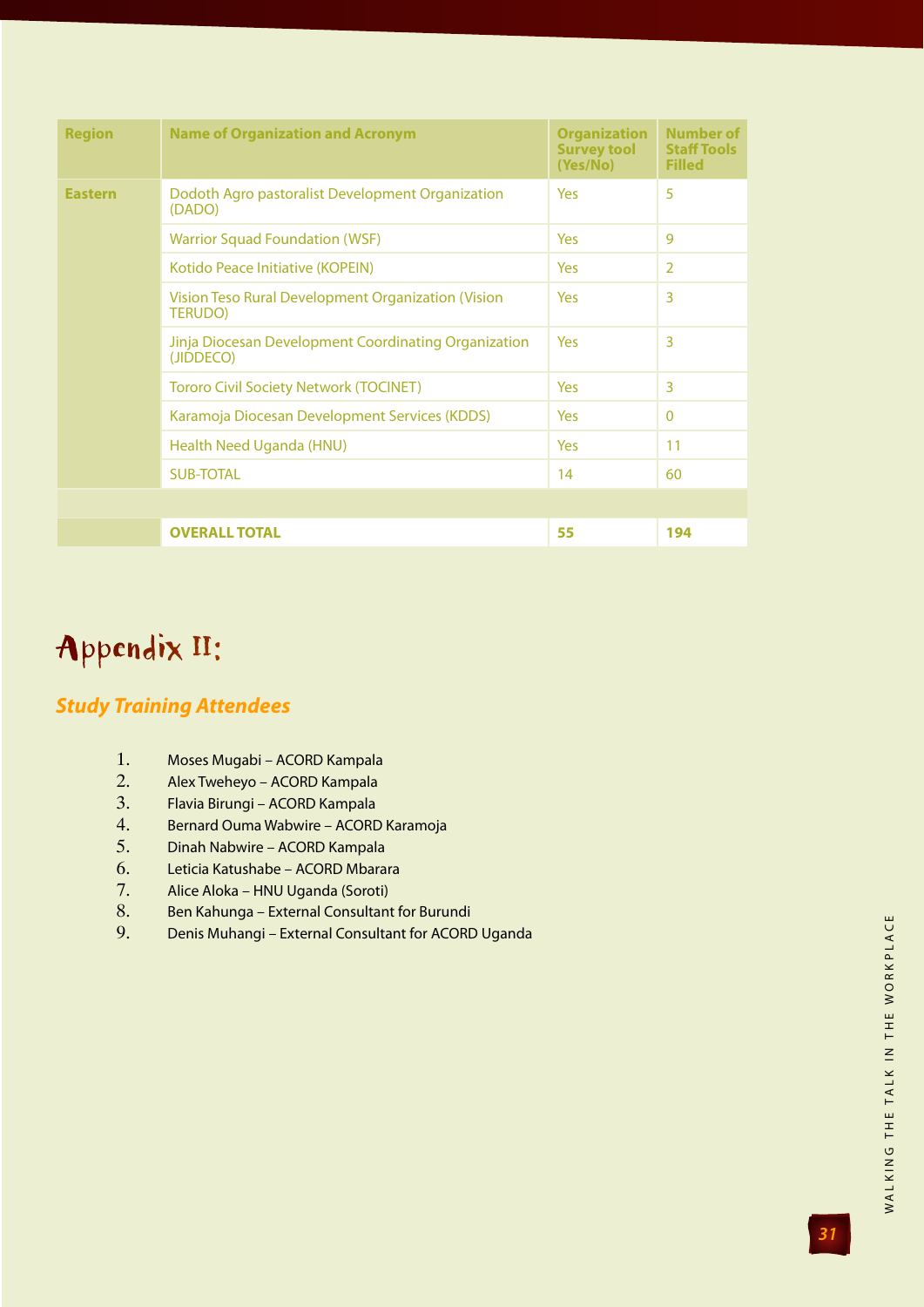## Appendix III:

#### *Training Programme*

#### **ACORD - Uganda**

#### (Thursday 27-01-2010 to Friday 28-01-2010)

| <b>Time</b>             | <b>Activity</b>                                                                                                                                                    | <b>Responsible/</b><br><b>Facilitator</b> |
|-------------------------|--------------------------------------------------------------------------------------------------------------------------------------------------------------------|-------------------------------------------|
| <b>DAY 1 - THURSDAY</b> |                                                                                                                                                                    |                                           |
| $9.00 - 9.05$           | Introduction of members                                                                                                                                            | <b>ACORD</b>                              |
| $9.05 - 9.15$           | <b>Opening Remarks:</b><br>About the Upscale Workplace HIV&AIDS Project<br><b>About the Baseline Study</b><br><b>Objectives of the Baseline Study</b><br>$\bullet$ | <b>ACORD</b>                              |
| $9.15 - 9.20$           | Objectives of the training                                                                                                                                         | Consultant                                |
| $9.20 - 9.40$           | Methodology for the Baseline Study: Study design, study sites,<br>sampling, target informants, data collection methods, data<br>analysis & report writing          |                                           |
| 9.40-10.00              | <b>Roles of Team Members</b>                                                                                                                                       | Consultant                                |
| 10.00-11.00             | Using the Interview Method to collect data: what is involved,<br>key skills required, tips for good interviewing                                                   | Consultant                                |
| $11.00 - 11.15$         | $B-R-F-A-K$                                                                                                                                                        |                                           |
| $11.15 - 1.00$          | Review of tools (tool by tool; question by question)                                                                                                               | All/Consultant                            |
| $1.00 - 2.00$           | I-U-N-C-H                                                                                                                                                          |                                           |
| $2.00 - 4.30$           | Review of tools continued                                                                                                                                          | All/Consultant                            |
| $4.30 - 5.00$           | Plans for the Pre-test                                                                                                                                             | <b>ACORD/Consultant</b>                   |
| Day 2 - FRIDAY          |                                                                                                                                                                    |                                           |
| $9.00 - 10.00$          | Role plays                                                                                                                                                         | <b>All/Consultant</b>                     |
| 10.00-1.00              | Pre-test                                                                                                                                                           | All                                       |
| $1.00 - 2.00$           | I-U-N-C-H                                                                                                                                                          |                                           |
| $2.00 - 3.30$           | Sharing feedback from the Pre-test                                                                                                                                 | All                                       |
| 3.30-4.00               | <b>Fieldwork Schedule and Administrative Issues</b>                                                                                                                | All                                       |
| $4.00 - 4.15$           | <b>Next Steps and closing</b>                                                                                                                                      | <b>ACORD</b>                              |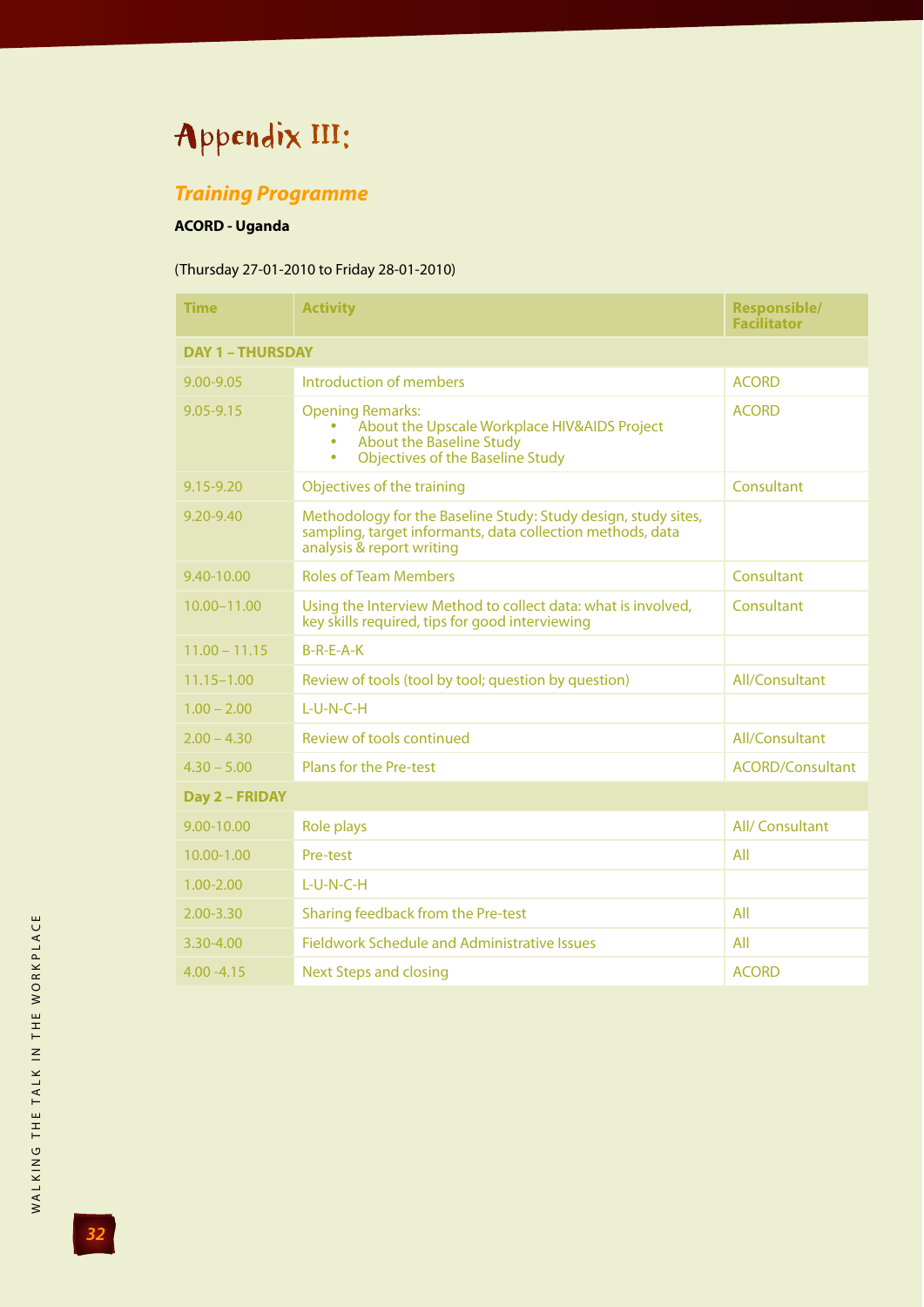| Ξ<br>ì,            |
|--------------------|
| ⊂<br>$\mathcal{L}$ |

## **Fieldwork Schedule** *Fieldwork Schedule*

| 2010          |                                         | SUN<br>06 <sup>th</sup> Feb. | 07 <sup>th</sup> Feb.<br><b>MON</b> | 08 <sup>th</sup> Feb.<br><b>TUE</b> | 09 <sup>th</sup> Feb.<br><b>WED</b> | THUR<br>10 <sup>th</sup> Feb | 11 <sup>th</sup> Feb.<br>FRI | 12 <sup>th</sup> Feb.<br><b>TKS</b> |
|---------------|-----------------------------------------|------------------------------|-------------------------------------|-------------------------------------|-------------------------------------|------------------------------|------------------------------|-------------------------------------|
| <b>TEAM1</b>  | 9.00am                                  |                              |                                     | LABE                                | <b>UJCC</b>                         | ORUDE (Jinja)                | CDRN                         |                                     |
|               | 11.00am                                 |                              |                                     |                                     | <b>IRCU</b>                         | Tujijenge (Jinja)            |                              |                                     |
|               |                                         |                              |                                     | <b>FAWE</b>                         | 臣<br>王                              | JIDDECO (Jinja)              | VEDCO                        |                                     |
| <b>TEAM 2</b> | $\frac{2.00 \text{pm}}{9.00 \text{am}}$ |                              |                                     | $\sum_{i=1}^{n}$                    | <b>PELUM</b>                        | <b>SEATINI</b>               |                              |                                     |
|               | $1100$ am                               |                              |                                     |                                     |                                     |                              |                              |                                     |
|               | 2.00 <sub>pm</sub>                      |                              |                                     | WOUGNET                             | ISSIS-WICCE                         | EDUKANS (SNV)                | Kyetume CBHC<br>(Mukono)     |                                     |
|               | 11.00am                                 |                              |                                     |                                     |                                     |                              |                              |                                     |
|               | 2.00pm                                  |                              |                                     |                                     |                                     |                              |                              |                                     |

*33*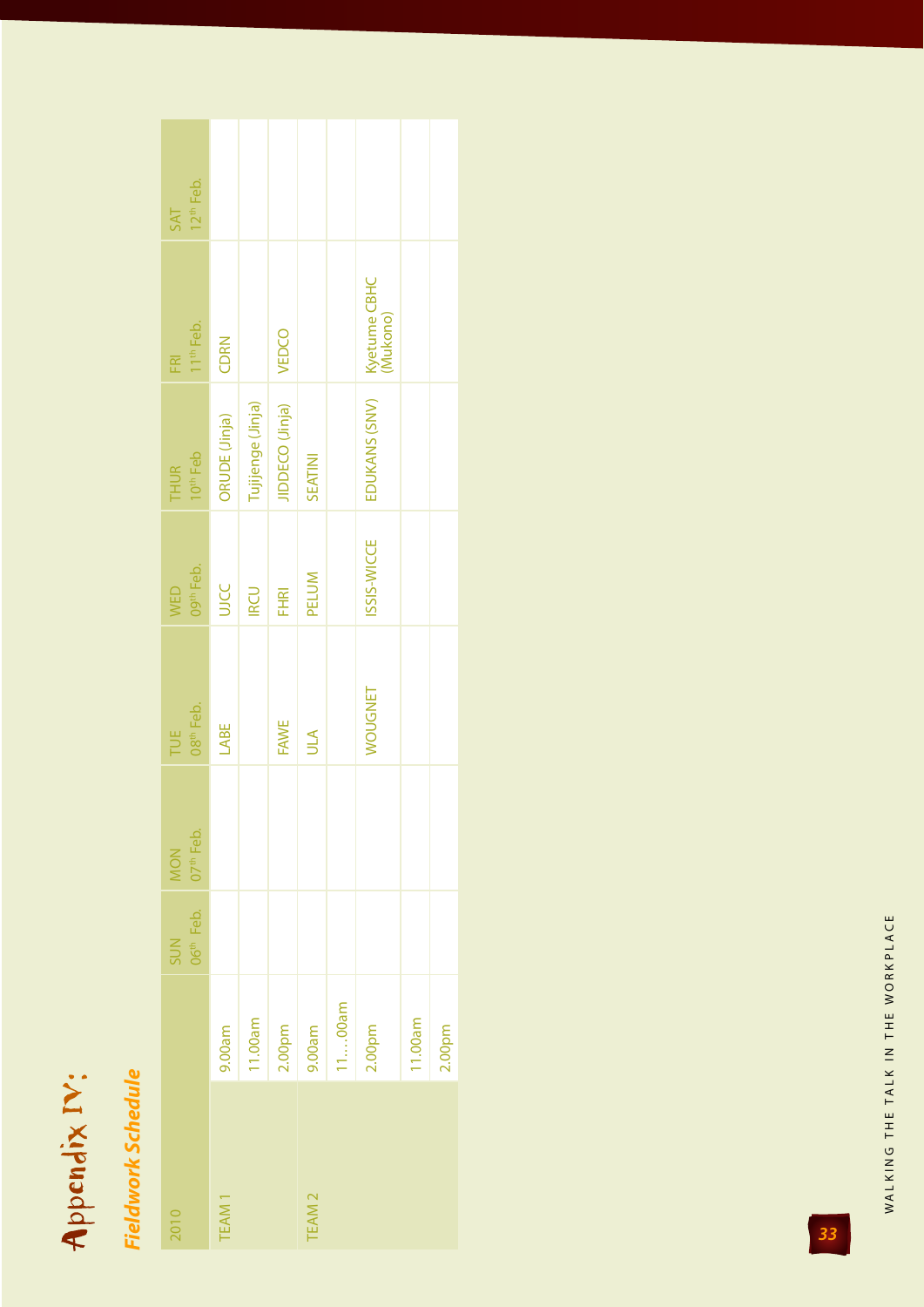| WALKING THE TALK IN THE WORKPLACE | 34<br>ľ |  |
|-----------------------------------|---------|--|

| FRI<br>25 <sup>th</sup> Feb.<br>THUR<br>24 <sup>th</sup> Feb. | Travel to Kampala<br><b>KDDS</b> (Kotido)<br>Travel to Kotido | WSF (Kotido)      |                          | KIWEPI (Kitgum)<br>War Child (Gulu) | Support Org (Kitgum)<br>Christian HIV Prev &<br>Travel to Kitgum | Travel to Gulu | <b>BUSO Foundation</b>                     | Travel to Kampala                                         |                         |
|---------------------------------------------------------------|---------------------------------------------------------------|-------------------|--------------------------|-------------------------------------|------------------------------------------------------------------|----------------|--------------------------------------------|-----------------------------------------------------------|-------------------------|
| WED<br>23 <sup>rd</sup> Feb.<br>$22nd$ Feb.<br>TUE            | COU-TEDDO<br>(Soroti)                                         | CEREDO (Soroti)   | Soroti COU Educ<br>Dept. | CGRID (Lira)<br>CPA (Lira)          | NECPA (Lira)<br>DETREC (Lira)                                    | ICES (Lira)    | (Mityana)<br>Child Concern<br>(Bundibugyo) | Travel to Mityana                                         |                         |
| $21st$ Feb.<br><b>MON</b>                                     | Vision-TERUDO<br>(Kumi)                                       |                   | <b>TEWPA (Soroti)</b>    | <b>CEFORD (Arua)</b>                | CREAM (Arua)                                                     | Travel to Lira | FURA (Kasese)                              | Kasese for Rura<br>Development<br>Good Hope<br>Foundation | Bundibugyo<br>Travel to |
| 20 <sup>th</sup> Feb.<br><b>NUS</b>                           |                                                               | Travel to<br>Kumi |                          | Travel to<br>Arua                   |                                                                  |                | Travel to<br>Kasese                        |                                                           |                         |
|                                                               | 9.00am                                                        | 11.00am           | 2.00pm                   | 9.00am                              | 11.00am                                                          | 2.00pm         | 9.00am                                     | 11.00am                                                   | 2:00pm                  |
| 2010                                                          | <b>TEAM1</b>                                                  |                   |                          | <b>TEAM 2</b>                       |                                                                  |                | TEAM <sub>3</sub>                          |                                                           |                         |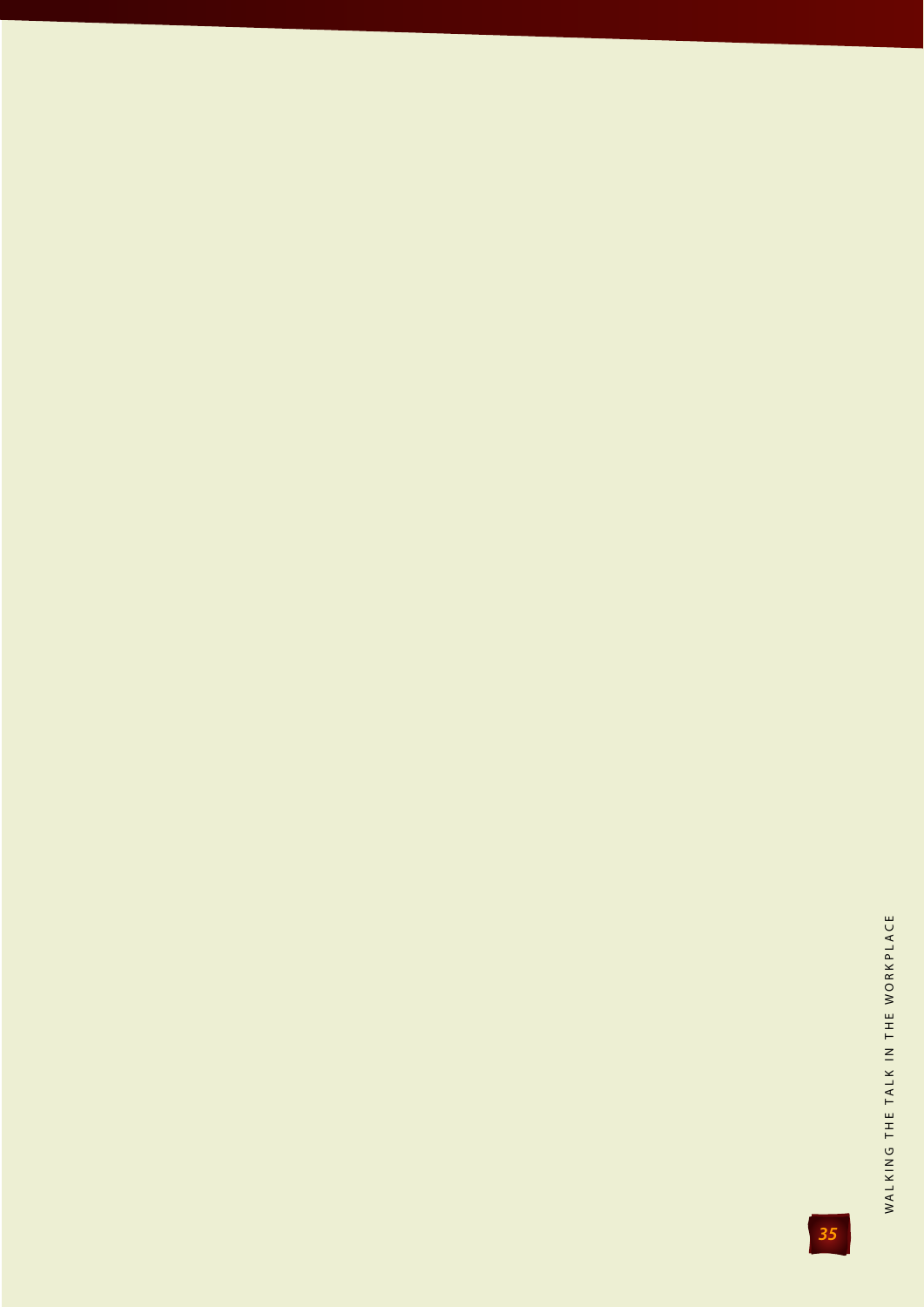*36*

![](_page_37_Picture_1.jpeg)